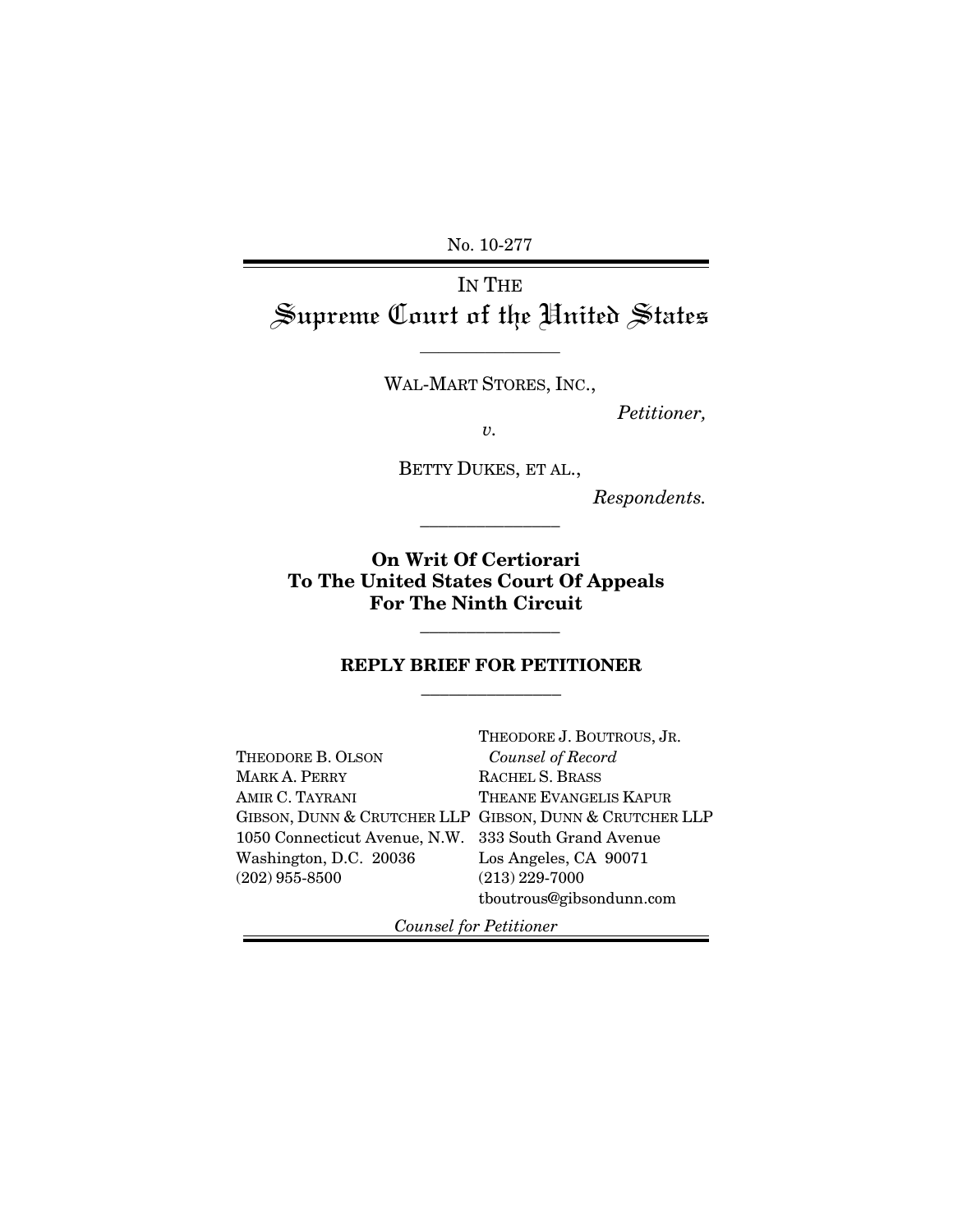# **RULE 29.6 STATEMENT**

The corporate disclosure statement included in the petition remains accurate.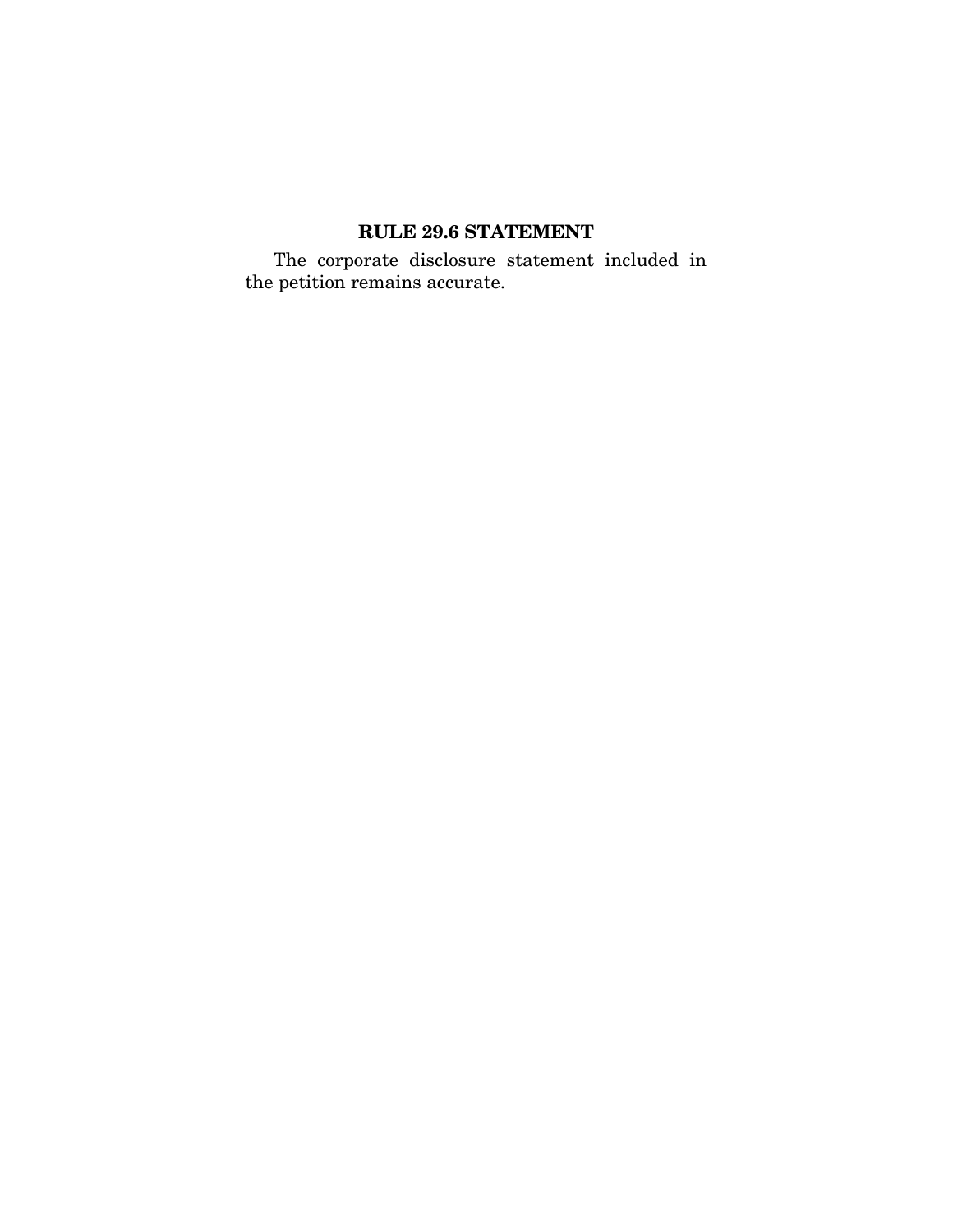# **TABLE OF CONTENTS**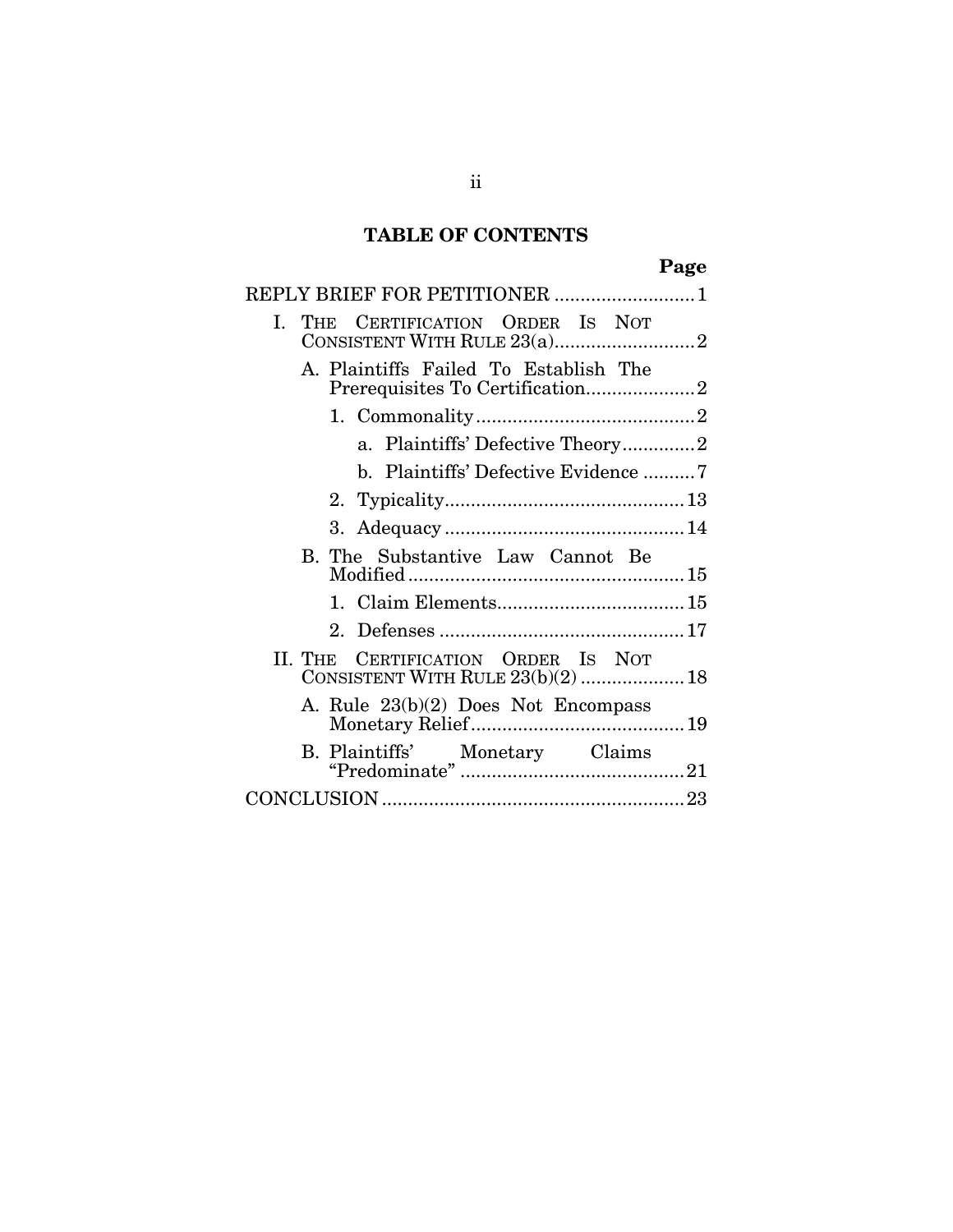# **TABLE OF AUTHORITIES**

# **Page(s)**

# **CASES**

| AFSCME v. Washington,                              |
|----------------------------------------------------|
| Amchem Prods., Inc. v. Windsor,                    |
| Ashcroft v. Iqbal,                                 |
| Bacon v. Honda of Am. Mfg., Inc.,                  |
| Broussard v. Meineke Disc. Muffler Shops,<br>Inc., |
| Citizens Banking Co. v. Monticello State Bank,     |
| Cooper v. Fed. Reserve Bank of Richmond,           |
| E. Tex. Motor Freight Sys. Inc. v. Rodriguez,      |
| Firefighters Local Union No. 1784 v. Stotts,       |
| Furnco Constr. Corp. v. Waters,                    |
| Garcia v. Johanns,                                 |
| Gen. Tel. Co. of the Nw. v. EEOC,                  |
| Gen. Tel. Co. of the Sw. v. Falcon,                |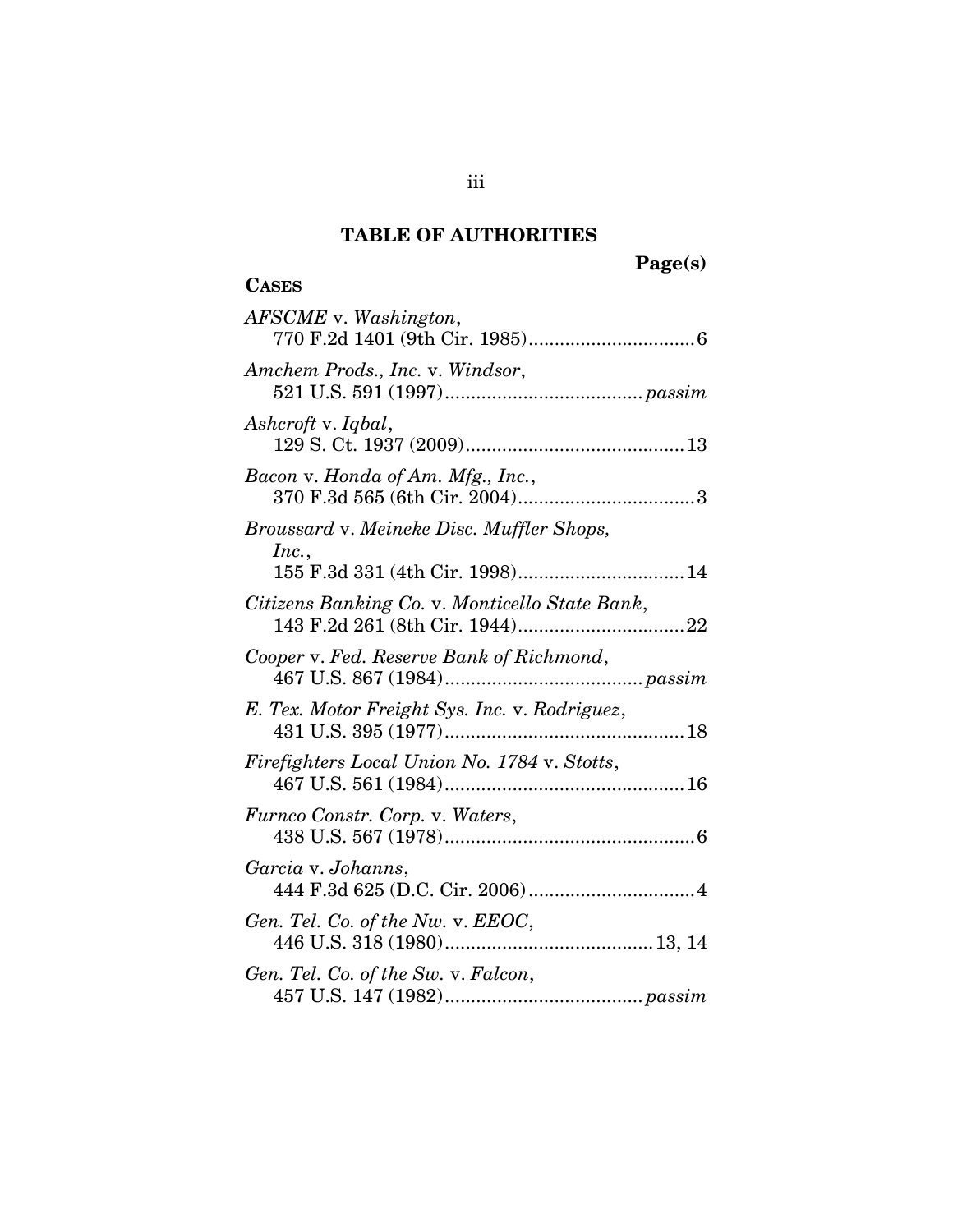| Hansberry v. Lee,                                                     |
|-----------------------------------------------------------------------|
| Hazelwood Sch. Dist. v. United States,                                |
| Hilao v. Estate of Marcos,<br>103 F.3d 767 (9th Cir. 1996) 15         |
| Hohider v. UPS,<br>574 F.3d 169 (3d Cir. 2009)  16, 17, 22            |
| In re Hydrogen Peroxide Antitrust Litig.,                             |
| In re IPO Sec. Litig.,                                                |
| Int'l Bhd. of Teamsters v. United States,                             |
| Kolstad v. Am. Dental Ass'n,                                          |
| McLaughlin v. Am. Tobacco Co.,<br>522 F.3d 215 (2d Cir. 2008)  16, 17 |
| Milner v. Dep't of the Navy,<br>No. 09-1163 (U.S. Mar. 7, 2011)  19   |
| Nat'l R.R. Passenger Corp. v. Morgan,                                 |
| Ortiz v. Fibreboard Corp.,                                            |
| Pers. Adm'r of Mass. v. Feeney,                                       |
| Philip Morris USA v. Williams,                                        |
| Phillips Petroleum Co. v. Shutts,                                     |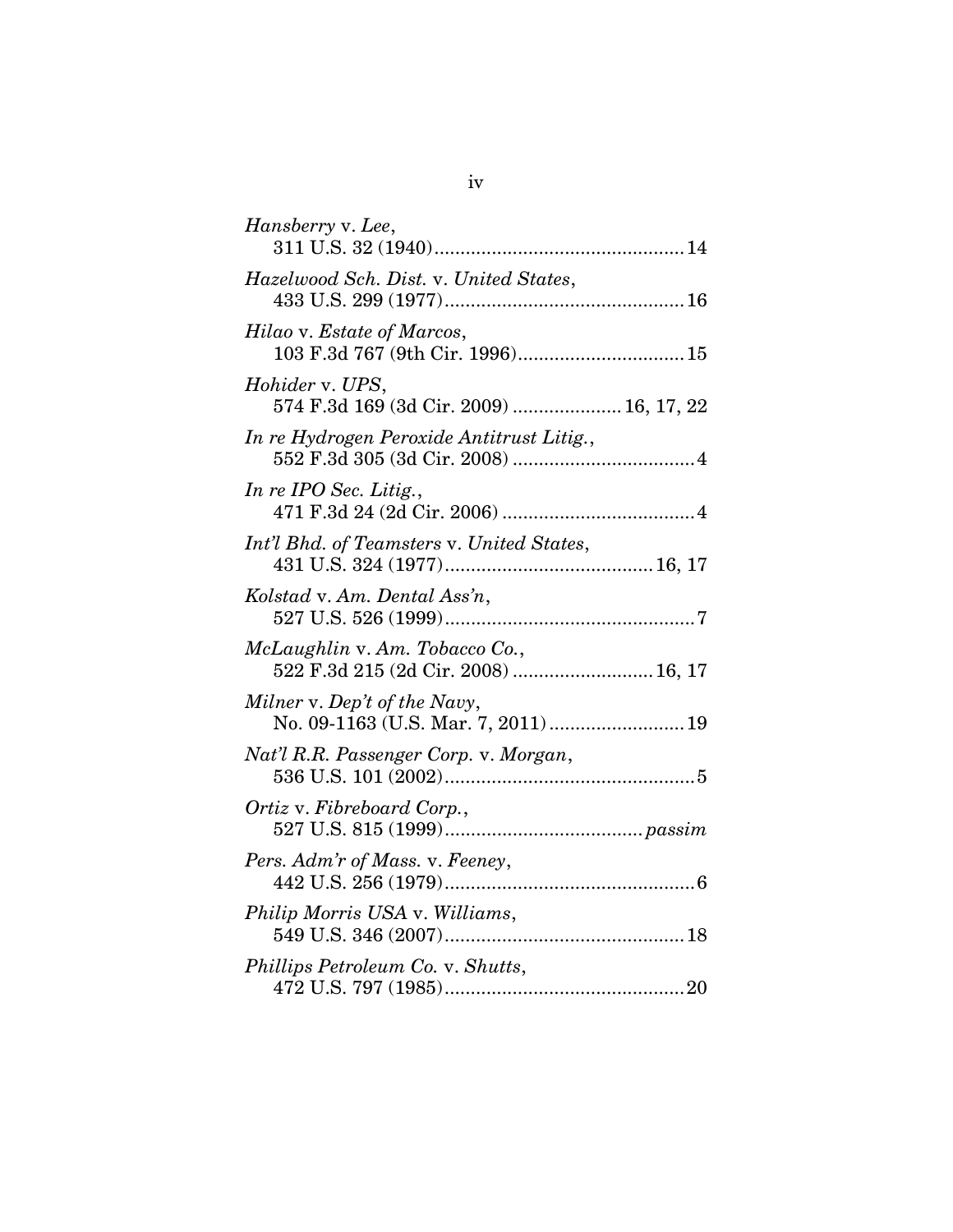| Price Waterhouse v. Hopkins,                                           |
|------------------------------------------------------------------------|
| Ricci v. DeStefano,                                                    |
| Shady Grove Orthopedic Assocs., P.A. v.<br>Allstate Ins. Co.,          |
| Smith v. City of Jackson,                                              |
| Sosna v. Iowa,                                                         |
| Spano v. Boeing Co.,<br>F.3d _, 2011 WL 183974 (7th Cir. Jan.          |
| Staub v. Proctor Hosp.,<br>No. 09-400 (U.S. Mar. 1, 2011) 16, 20       |
| Taylor v. Sturgell,                                                    |
| Ticor Title Ins. Co. v. Brown,<br>511 U.S. 117 (1994) (per curiam)  19 |
| Wards Cove Packing Co. v. Atonio,                                      |
| Watson v. Fort Worth Bank & Trust,                                     |
| <b>CONSTITUTIONAL PROVISIONS</b>                                       |
|                                                                        |
| <b>STATUTES</b>                                                        |
|                                                                        |
|                                                                        |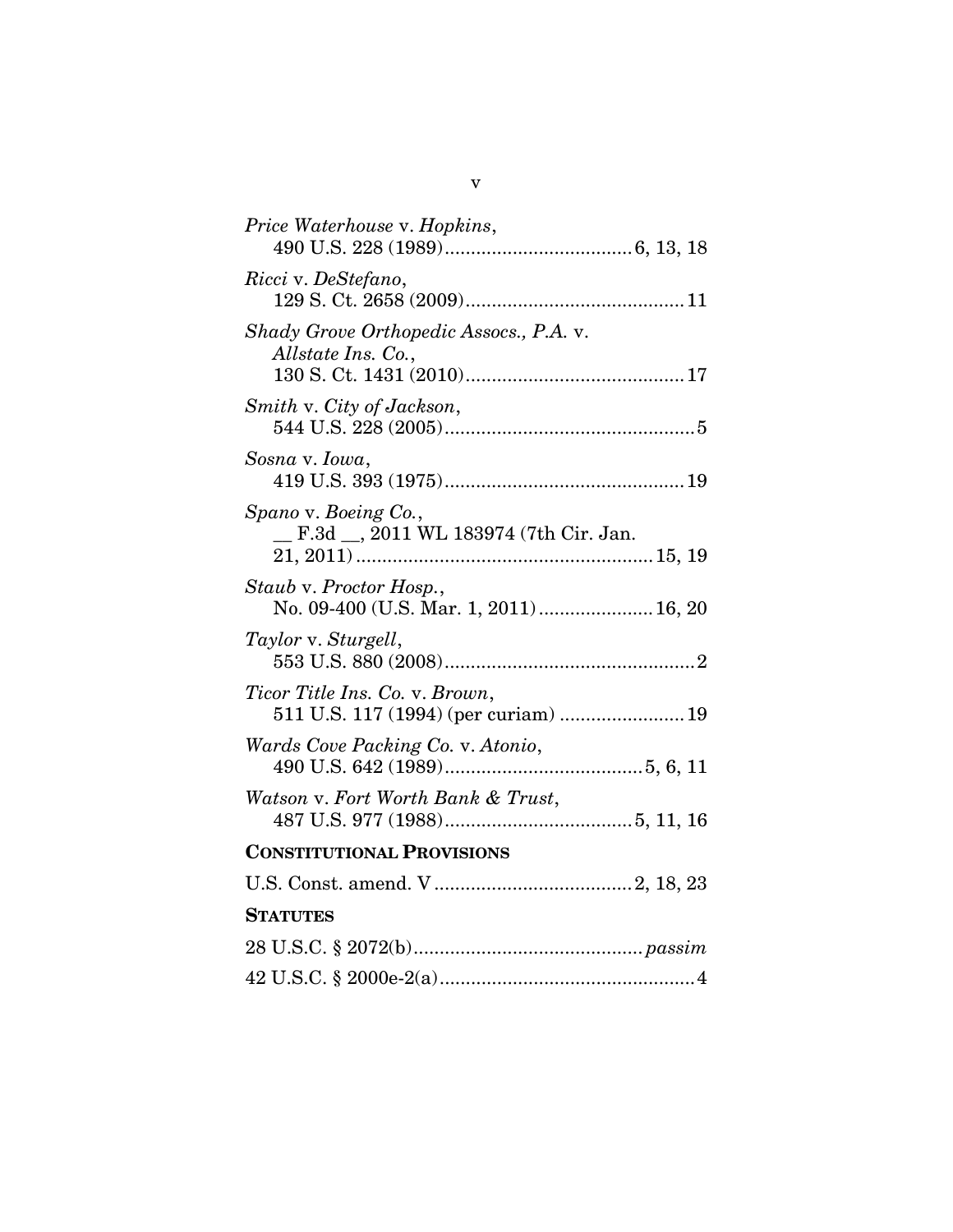| Civil Rights Act of 1991, Pub. L. No. 102-166,                                                                                |
|-------------------------------------------------------------------------------------------------------------------------------|
| <b>RULES</b>                                                                                                                  |
|                                                                                                                               |
|                                                                                                                               |
|                                                                                                                               |
|                                                                                                                               |
|                                                                                                                               |
|                                                                                                                               |
|                                                                                                                               |
| <b>OTHER AUTHORITIES</b>                                                                                                      |
| <b>Advisory Committee Notes,</b>                                                                                              |
| Samuel R. Bagenstos, The Structural Turn<br>and the Limits of Anti-Discrimination Law,                                        |
| Econ. & Statistics Admin., U.S. Dep't of<br>Commerce, Women in America: Indicators<br>of Social and Economic Well-Being (Mar. |
| Richard A. Nagareda, Class Certification in<br>the Age of Aggregate Proof, 84 N.Y.U. L.                                       |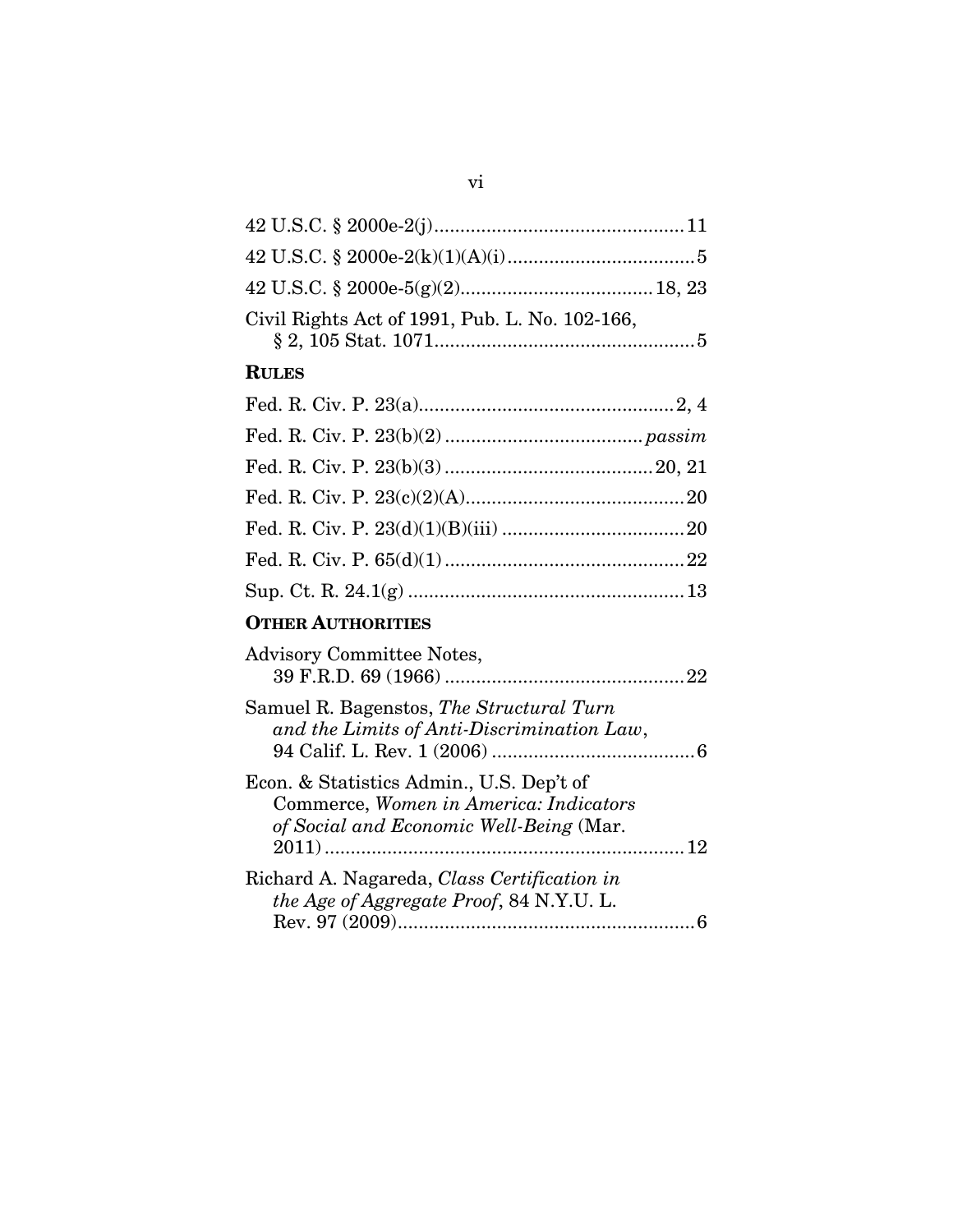U.S. Dep't of Justice, *Component Writing Sample, Résumé, & Transcript Requirements & Veterans' Preference Eligibility Submissions 2010-2011*, http://www.justice.gov/oarm/arm/hp/writin gsample.htm (last visited Mar. 16, 2011) .............8

# vii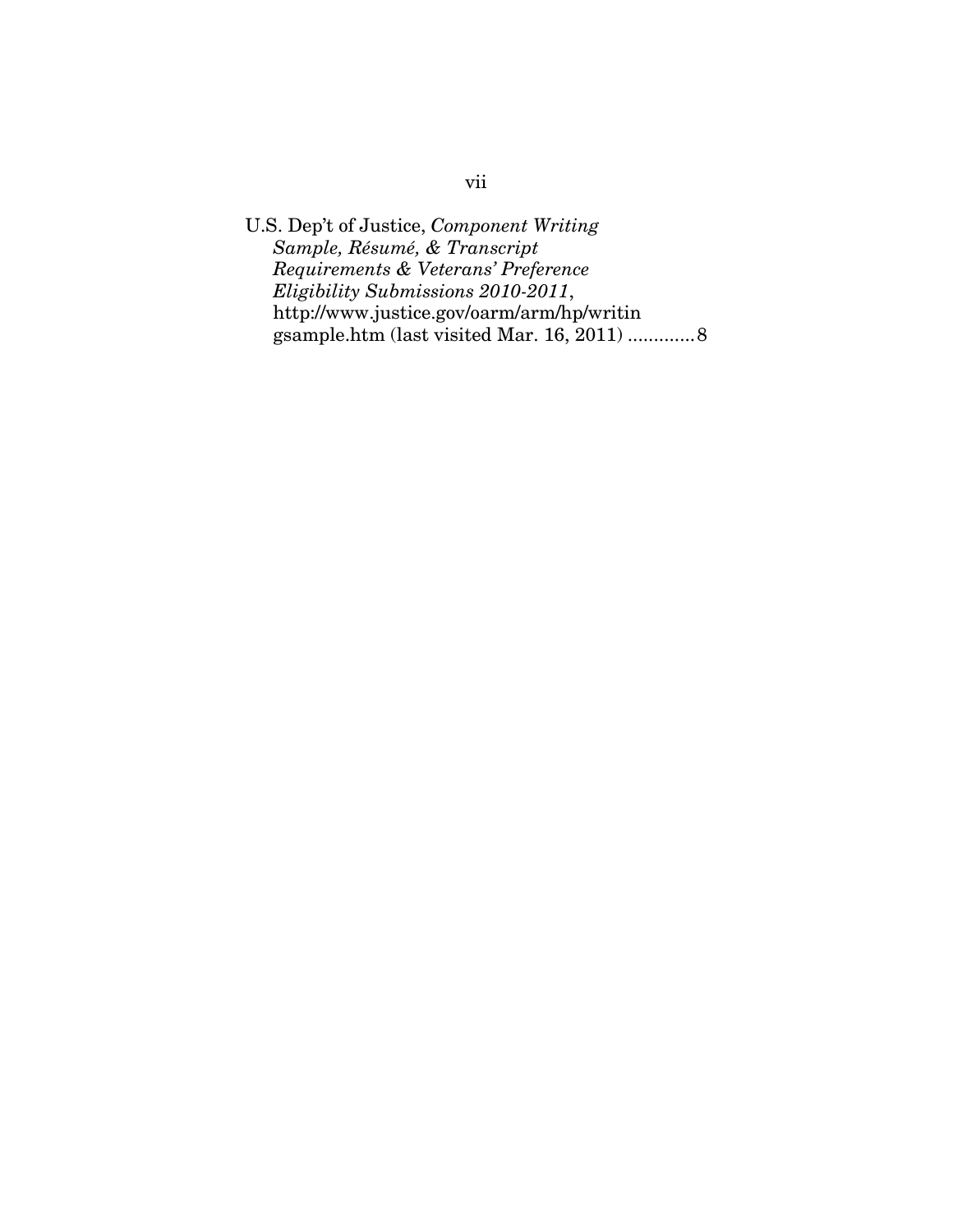## **REPLY BRIEF FOR PETITIONER**

Plaintiffs' entire case is premised on the discretion afforded individual managers to make pay and promotion decisions, yet they concede that this "subjectivity" is exercised within a company-wide framework of objective standards that prohibit discrimination and require equal employment opportunities.

Discriminatory decisions made by individual managers within such an objectively nondiscriminatory system are, by definition, aberrational and unauthorized rather than "common" or "typical." Plaintiffs' own theory of the case is therefore at war with itself and the notion of a nationwide class action. Indeed, they argue that managerial discretion is simultaneously "unguided" and "guide[d]." Resp. Br. 13, 16. Even the district court recognized the "tension inherent in characterizing a system as having both excessive subjectivity at the local level and centralized control." Pet. App. 192a.

Plaintiffs try to obscure this fundamental problem by relying on aggregated statistics that say nothing about whether store-level decisions were made in a common fashion that inflicted common injuries, and do not span the gaping chasm between the named plaintiffs' own allegations and the experiences of the multitude of strangers they seek to compel into this mandatory Rule 23(b)(2) class action. Plaintiffs' sociologist tried to supply the missing link by opining that individual managers might be "vulnerable" to bias, but he conceded that no one knows if any employment decisions were actually based on gender. And the handful of anecdotes proffered by plaintiffs (and contradicted by Wal-Mart) does not remotely supply "significant proof" that discrimina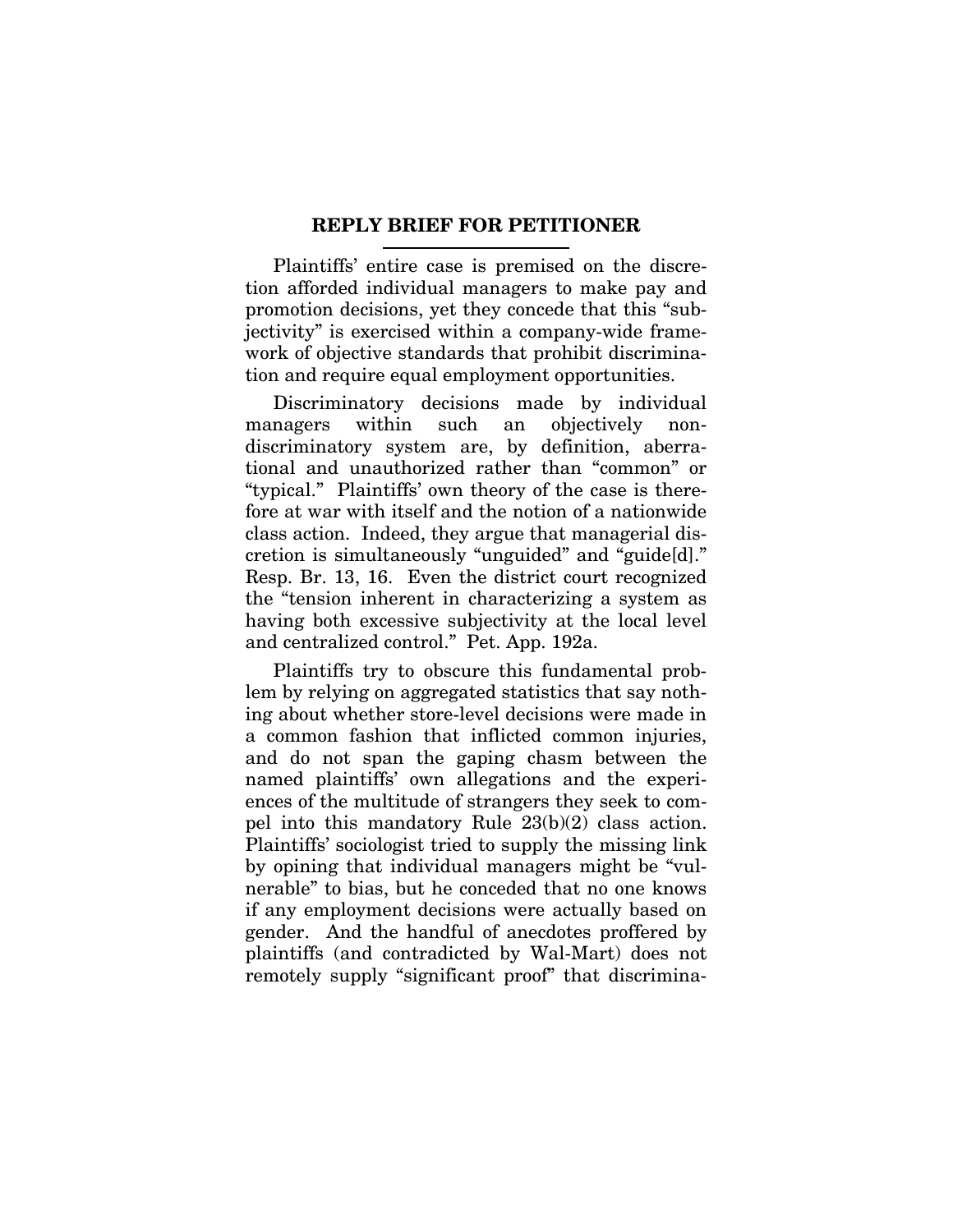tion was the company's general policy. *Gen. Tel. Co. of the Sw.* v. *Falcon*, 457 U.S. 147, 159 n.15 (1982).

Plaintiffs' other proposed solution—eliminating elements of their claims and Wal-Mart's defenses would impermissibly subjugate substance to procedure, flatly violating both the Rules Enabling Act and the Due Process Clause. *Ortiz* v. *Fibreboard Corp*., 527 U.S. 815, 842 (1999).

Simply put, "Rule 23 . . . cannot carry the large load ... class counsel ... and the District Court heaped upon it." *Amchem Prods., Inc.* v. *Windsor*, 521 U.S. 591, 629 (1997). The certification order contravenes four decades of this Court's class-action and anti-discrimination jurisprudence, and eviscerates the rights of Wal-Mart and the absent class members. It cannot stand.

## **I. THE CERTIFICATION ORDER IS NOT CONSISTENT WITH RULE 23(a)**

Plaintiffs' claims do not satisfy Rule 23(a)'s prerequisites and could not be tried to judgment while protecting the rights of all parties. *See Taylor* v. *Sturgell*, 553 U.S. 880, 900–01 (2008). Title VII class representatives must bridge the "wide gap" between individual and class claims by adducing "[s]ignificant proof that an employer operated under a general policy of discrimination" affecting all class members. *Falcon*, 457 U.S. at 157, 159 n.15. Plaintiffs failed to bridge the gap.

# **A. Plaintiffs Failed To Establish The Prerequisites To Certification**

## **1. Commonality**

#### **a. Plaintiffs' Defective Theory**

1. Plaintiffs suggest that "this case is not, like *Falcon*, an 'across the board' class" because that class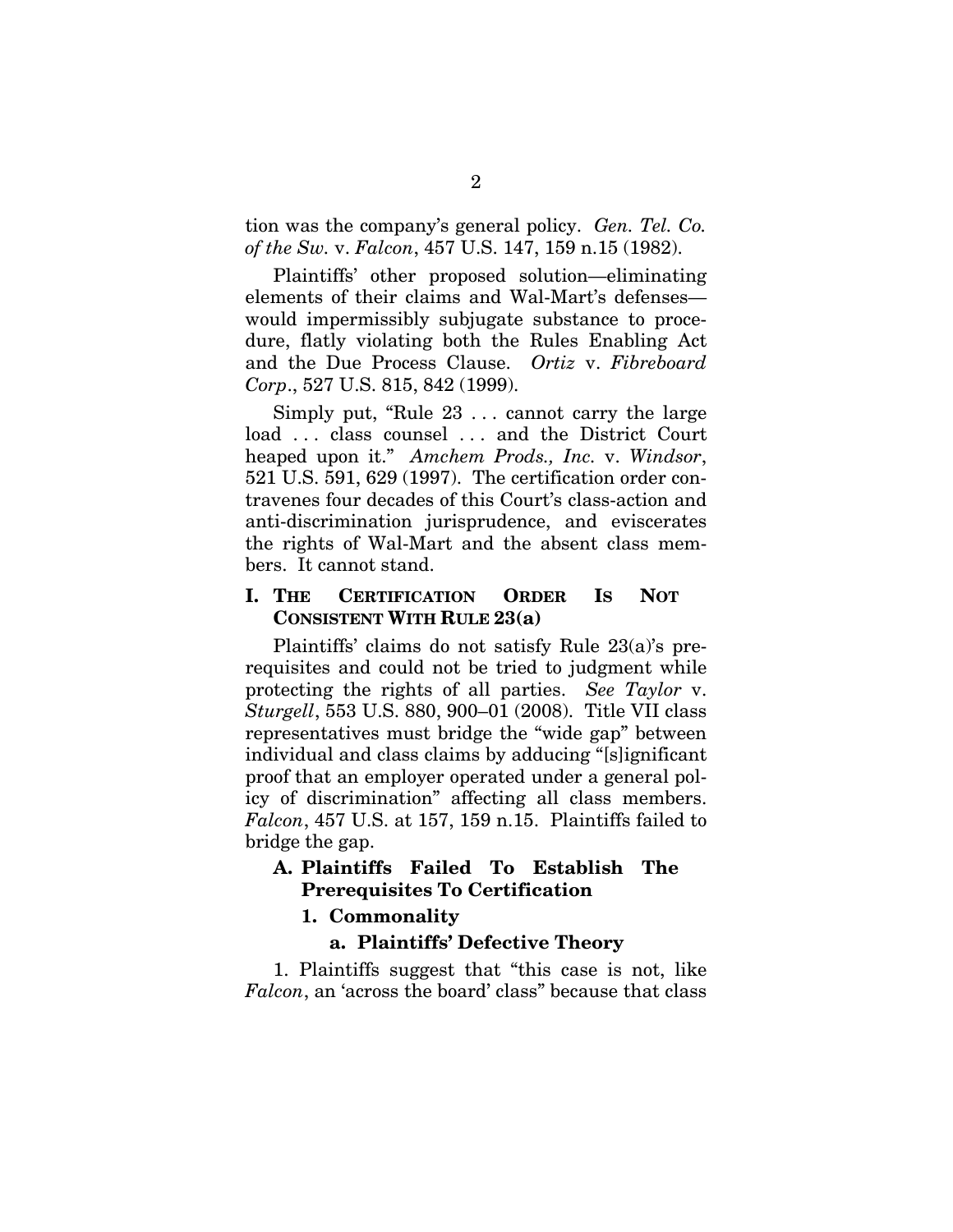was somehow "broad[er]" than the class here. Resp. Br. 26. But *Falcon* involved a class of 120 people (14 of whom recovered at trial) at a single facility. 457 U.S. at 152–53. This class includes potentially millions of former and current employees, from entrylevel hourly employees to salaried managers, in hundreds of job classifications in thousands of stores; the class disallowed in *Falcon* is quaint by comparison.

Plaintiffs' fallback argument that *Falcon* applies only to classes including both job applicants and employees (Resp. Br. 24–27) is wrong. *See Cooper* v. *Fed. Reserve Bank of Richmond*, 467 U.S. 867, 876– 78 (1984). The salient point in *Falcon* was that not all class members were similarly situated. Plaintiffs seeking to certify such a class must demonstrate "significant proof" of a "general policy" of discrimination to ensure that the named plaintiffs and the absent class members "possess the same interest and suffer the same injury." *Falcon*, 457 U.S. at 156 (internal quotation marks omitted). Plaintiffs cannot satisfy this standard because Wal-Mart's "general policy" forbids discrimination and "promotes diversity." Pet. App. 195a; J.A. 1576a–1596a.

Nor have plaintiffs even tried to demonstrate that Wal-Mart's "decision-making process is entirely subjective because, as a matter of fact, it is not." *Bacon*  v. *Honda of Am. Mfg., Inc.*, 370 F.3d 565, 571–72 (6th Cir. 2004). Plaintiffs themselves acknowledge that store-level discretion is "guide[d]" by "uniform" company-wide standards that plaintiffs do not challenge as discriminatory. Resp. Br. 16–19; *see also*  J.A. 271a–287a, 550a. This approach—combining objective and subjective decisionmaking standards is common throughout the business world. *See* Leading Companies Br. 7–17; SHRM Br. 6–17. It is not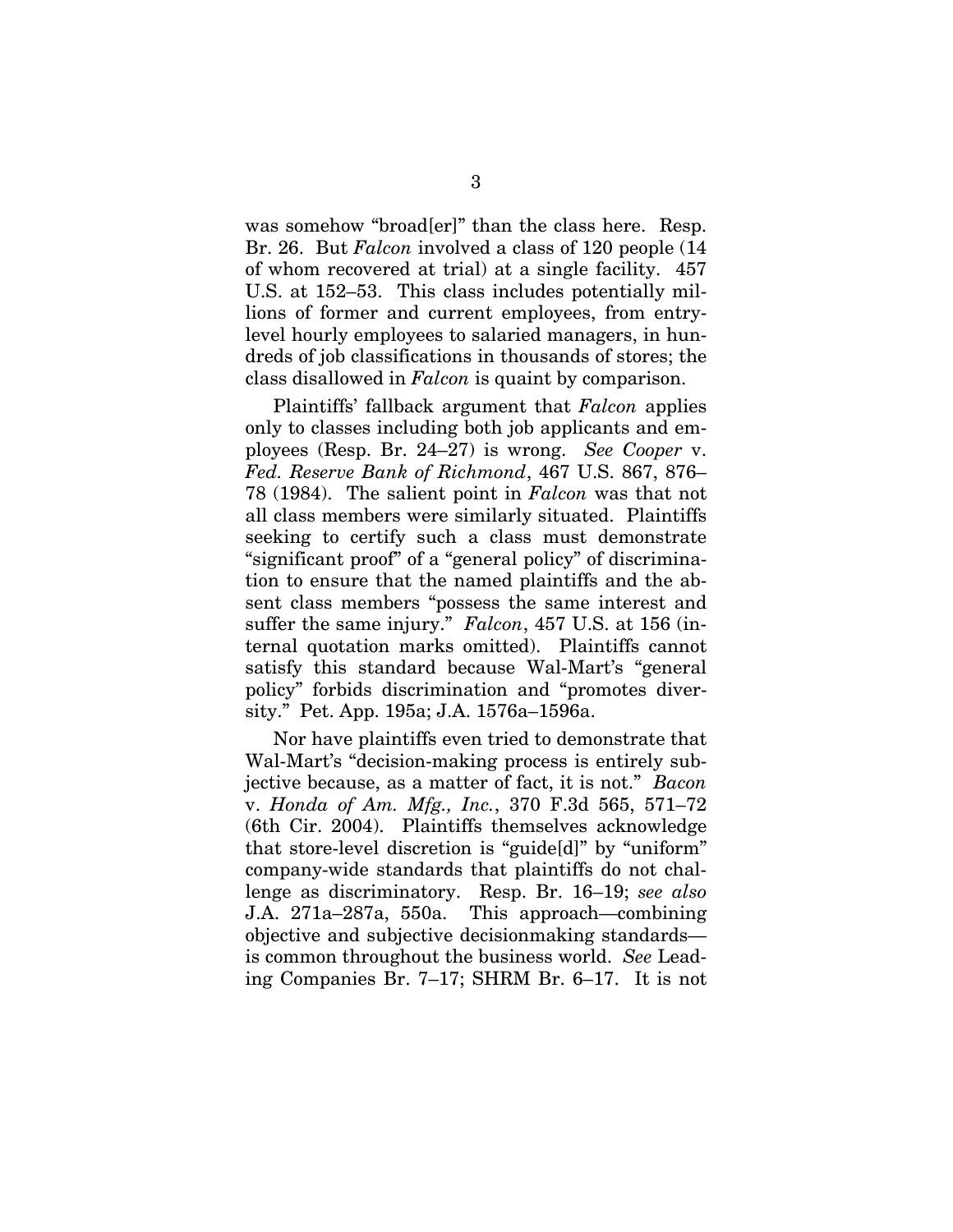the kind of "entirely subjective" process contemplated by *Falcon*.

The United States and most lower courts have interpreted *Falcon* in precisely the same way that Wal-Mart does here. RLC Br. 3–4, 13–18 (summarizing government's position); Pet. App. 118a–124a (Ikuta, J., dissenting); *see*, *e.g.*, *Garcia* v. *Johanns*, 444 F.3d 625, 631–32 (D.C. Cir. 2006); Pet. 23–24. While plaintiffs charge Wal-Mart with seeking a "heightened standard . . . [for] challenges to subjective decision-making" (Resp. Br. 26–27), *Falcon* itself held that the same class certification standards apply to Title VII cases as all others. 475 U.S. at 161.

Contrary to plaintiffs' contention (Resp. Br. 25, 27), Wal-Mart does not argue that *Falcon* requires them to prove at the class certification stage that they will prevail on the merits. Rather, Title VII plaintiffs (like all class representatives) must satisfy the Rule 23(a) factors after the district court rigorously analyzes evidence from both sides and resolves pertinent issues. *In re IPO Sec. Litig.*, 471 F.3d 24, 40 (2d Cir. 2006); *In re Hydrogen Peroxide Antitrust Litig.*, 552 F.3d 305, 315–16 (3d Cir. 2008); *see also Falcon*, 457 U.S. at 160–61.

2. Title VII does not recognize plaintiffs' liability theory. Nowhere do they identify the "unlawful employment *practice*" that they are challenging—an indispensable prerequisite to their disparate-treatment *and* disparate-impact claims. 42 U.S.C. § 2000e-2(a) (emphasis added).

Plaintiffs maintain that Wal-Mart has a "*policy* of subjective decision-making processes that leaves unguided discretion to managers." Resp. Br. 13 (emphasis added). But allowing local managers to make decisions is not an "unlawful employment practice."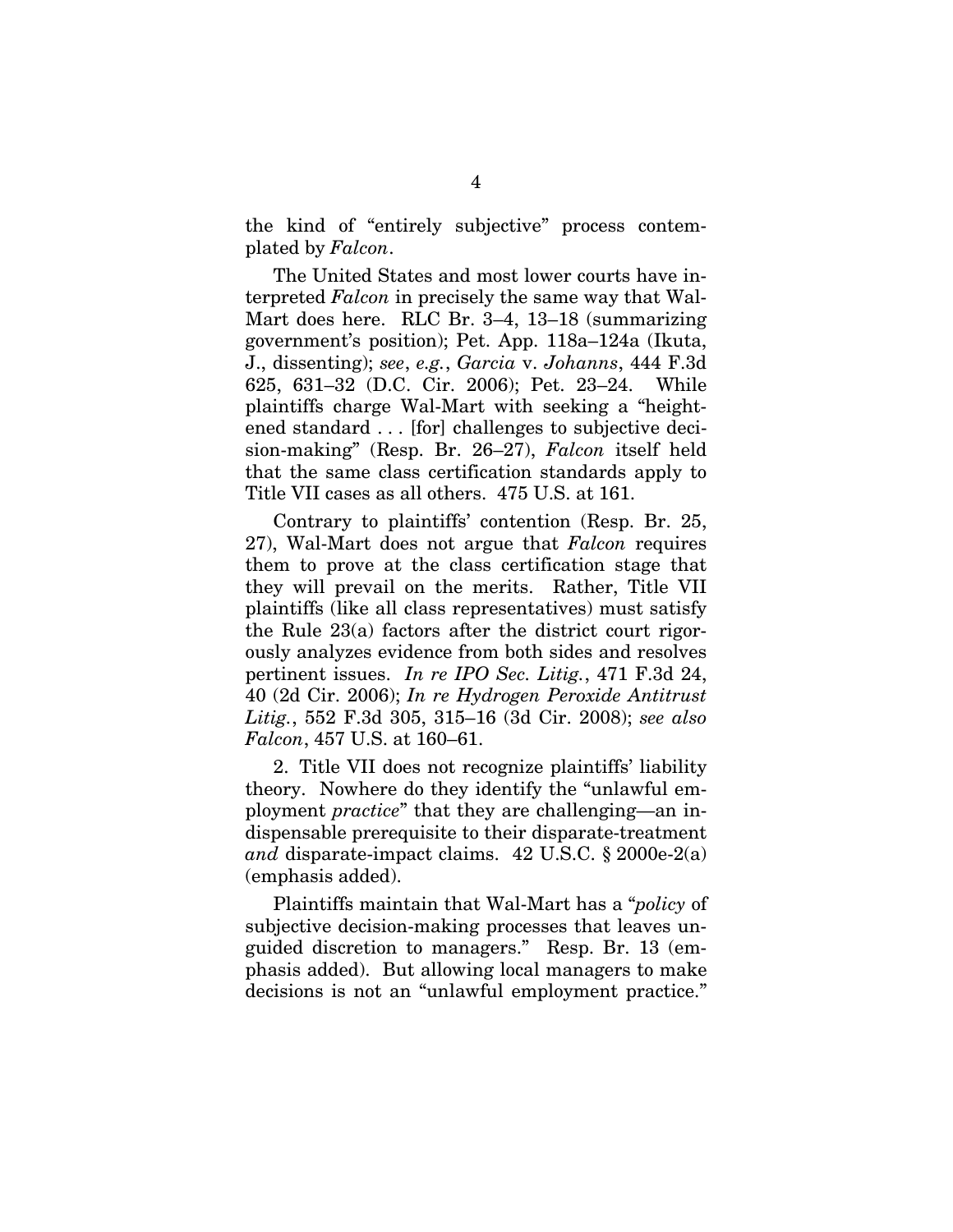*Cf. Nat'l R.R. Passenger Corp.* v. *Morgan*, 536 U.S. 101, 114 (2002) ("unlawful employment practice" generally refers to "discrete acts" of discrimination). And the Court in *Watson* v. *Fort Worth Bank & Trust*, 487 U.S. 977 (1988), specifically rejected the theory that Title VII prohibits employers from delegating decisions to the local level. Such delegation "should itself raise no inference of discriminatory conduct" because it is "customary and quite reasonable simply to delegate employment decisions to those employees who are most familiar with the jobs to be filled and with the candidates for those jobs." *Id.* at 990; *see also* RLC Br. 13.

This Court has held plaintiffs "responsible for isolating and identifying the *specific* employment practices that are allegedly responsible for any observed statistical disparities." *Wards Cove Packing Co.* v. *Atonio*, 490 U.S. 642, 656 (1989) (superseded on other grounds by Civil Rights Act of 1991) (emphasis added) (quoting *Watson*, 487 U.S. at 994 (plurality)); *see also* 42 U.S.C. § 2000e-2(k)(1)(A)(i) (codifying standard). It is not enough for plaintiffs to "point to [an employer's] generalized policy"; rather, they must identify a "specific test, requirement, or practice within" that policy that has an allegedly discriminatory impact. *Smith* v. *City of Jackson*, 544 U.S. 228, 241 (2005).

Despite extensive factual detail regarding Wal-Mart's criteria for guiding managerial discretion (*see* Pet. Br. 20), plaintiffs have never identified a specific mechanism that could be responsible for the alleged disparities for which they seek to hold Wal-Mart liable. Pet. App. 55a, 59a. Instead, plaintiffs persist in challenging the collective impact of Wal-Mart's pay and promotion policies *in toto*—precisely the approach this Court has forbidden. *Wards Cove*, 490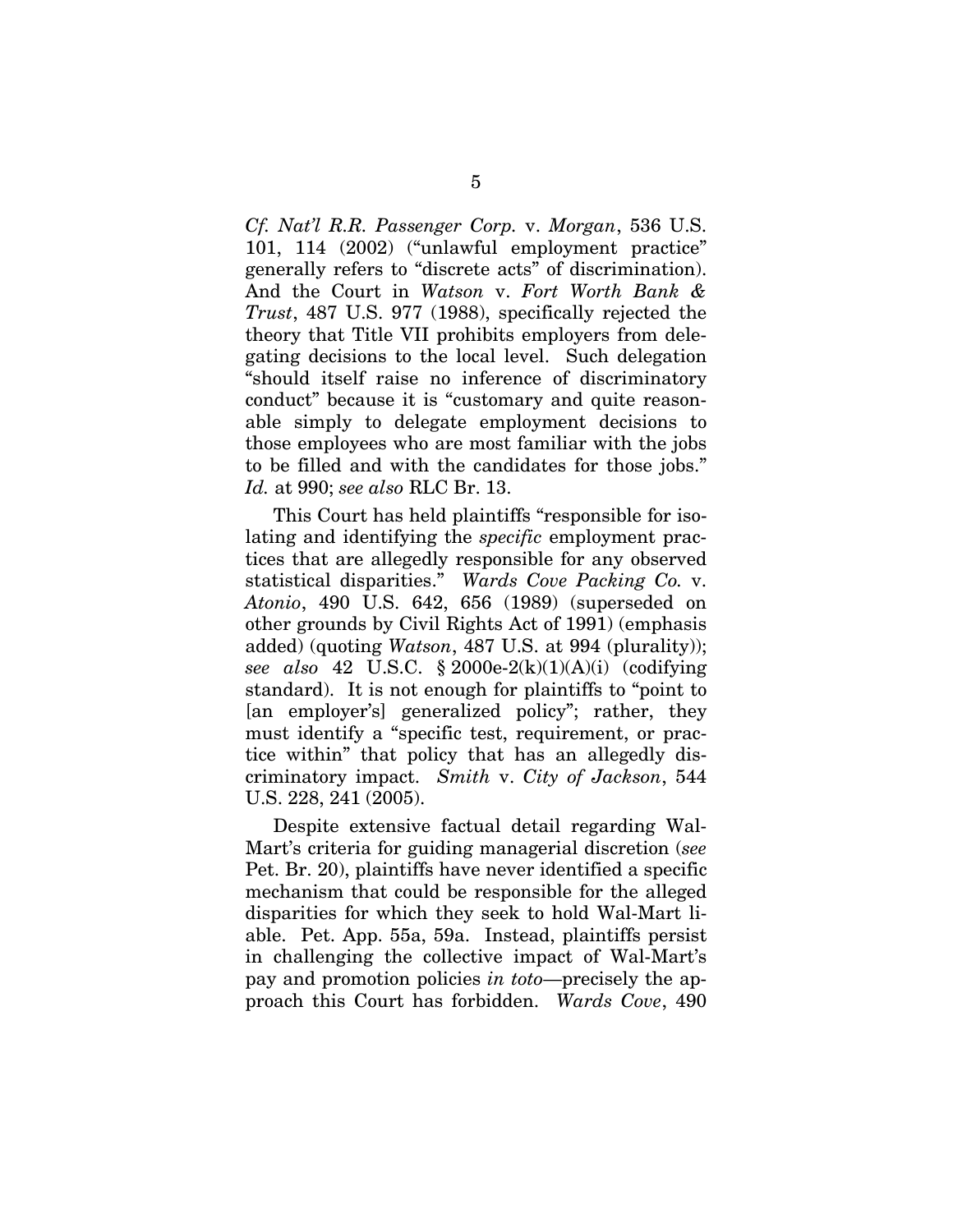U.S. at 657 ("[A] Title VII plaintiff does not make out a case of disparate impact simply by showing that, at the bottom line, there is [gender] *imbalance* in the work force").

Plaintiffs posit that Wal-Mart knowingly maintained policies that "disadvantaged" women. Resp. Br. 9–10 (citing *Pers. Adm'r of Mass.* v. *Feeney*, 442 U.S. 256 (1979)). But the decisionmaker must have "selected or reaffirmed a particular course of action at least in part *because of, not merely in spite of*, its adverse effects upon an identifiable group." *Feeney*, 442 U.S. at 279 (emphasis added); *see also Price Waterhouse* v. *Hopkins*, 490 U.S. 228, 294 (1989) (Kennedy, J., dissenting). Plaintiffs have absolutely no evidence of such an election; to the contrary, the record reflects Wal-Mart's many efforts to promote diversity in its workforce. *E.g.*, J.A. 397a–405a, 407a–413a, 1580a–1594a; R.A. 47–65. Following plaintiffs' lead "would penalize rather than commend employers for their effort and innovation in undertaking such a study [of workplace disparities]." *AF-SCME* v. *Washington*, 770 F.2d 1401, 1408 (9th Cir. 1985) (Kennedy, J.); *see* Leading Companies Br. 33.

Plaintiffs ultimately do not seek to hold Wal-Mart accountable for any specific employment practice; rather, they advance a "structural" theory of discrimination that Title VII is neither designed, nor well-equipped, to address. *See* Samuel R. Bagenstos, *The Structural Turn and the Limits of Anti-Discrimination Law*, 94 Calif. L. Rev. 1, 13–14 (2006); Richard A. Nagareda, *Class Certification in the Age of Aggregate Proof*, 84 N.Y.U. L. Rev. 97, 155–57 (2009). This Court, however, has long refused to construe Title VII in this manner. *See Furnco Constr. Corp.* v. *Waters*, 438 U.S. 567, 578 (1978).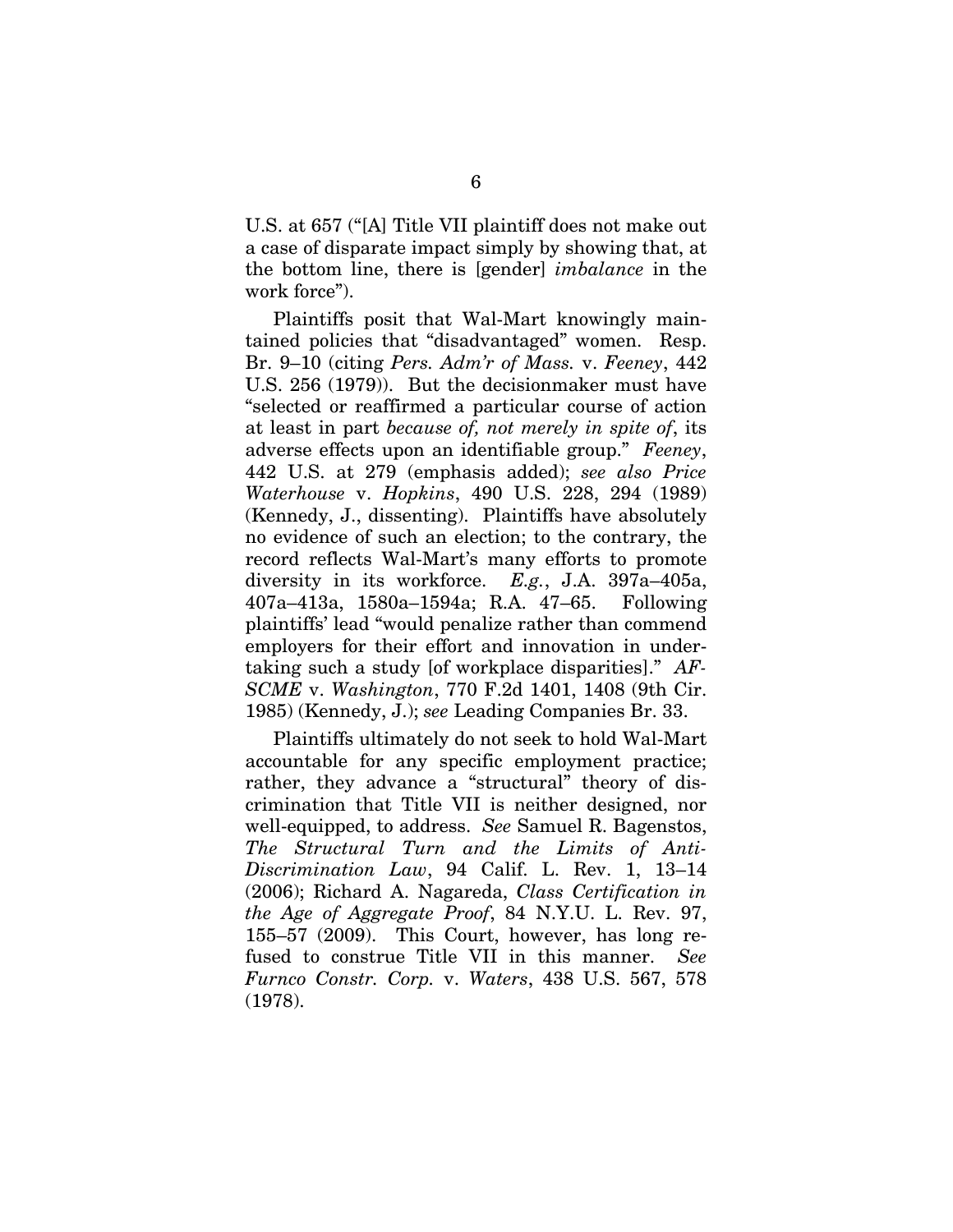#### **b. Plaintiffs' Defective Evidence**

The "enormous record" that plaintiffs compiled (Resp. Br. 15) reflects "the *absence* of a specific discriminatory policy promulgated by Wal-Mart." Pet. App. 59a (emphasis added). Moreover, plaintiffs maintain that Wal-Mart exerted great "control" over certain policies (Resp. Br. 15–17), including the temperature and music in each store, yet they *sub silentio* assume that Wal-Mart's nationwide policy prohibiting unlawful discrimination while promoting diversity is entirely ineffective. Although plaintiffs assert that "an employer cannot insulate itself from liability ... simply by promulgating a written antidiscrimination policy" (*id.* at 29), they do not argue that Wal-Mart's actual policy is a sham or pretense. That policy should therefore preclude amalgamation of nearly every woman who worked at the company into one monolithic class. *Cf. Kolstad* v. *Am. Dental Ass'n*, 527 U.S. 526, 537, 544–46 (1999).

Plaintiffs emphasize Wal-Mart's strong culture (Resp. Br. 16–17) and how its founder Sam Walton's "personal values . . . became core beliefs and values for the company." J.A. 532a. They do not dispute that Mr. Walton's views about fostering the success of women were clear and unambiguous. As he stated in 1992, "the industry has waked up to the fact that women make great retailers. So we at Wal-Mart . . . have to do everything we possibly can to recruit and attract women." *Id.* at 369a.

Wal-Mart's anti-discrimination policy is clear (C.A. App. 678) and taken extremely seriously. Managers or supervisors who do not afford equal opportunities to women violate company policy and are subject to termination. J.A. 1592a. Wal-Mart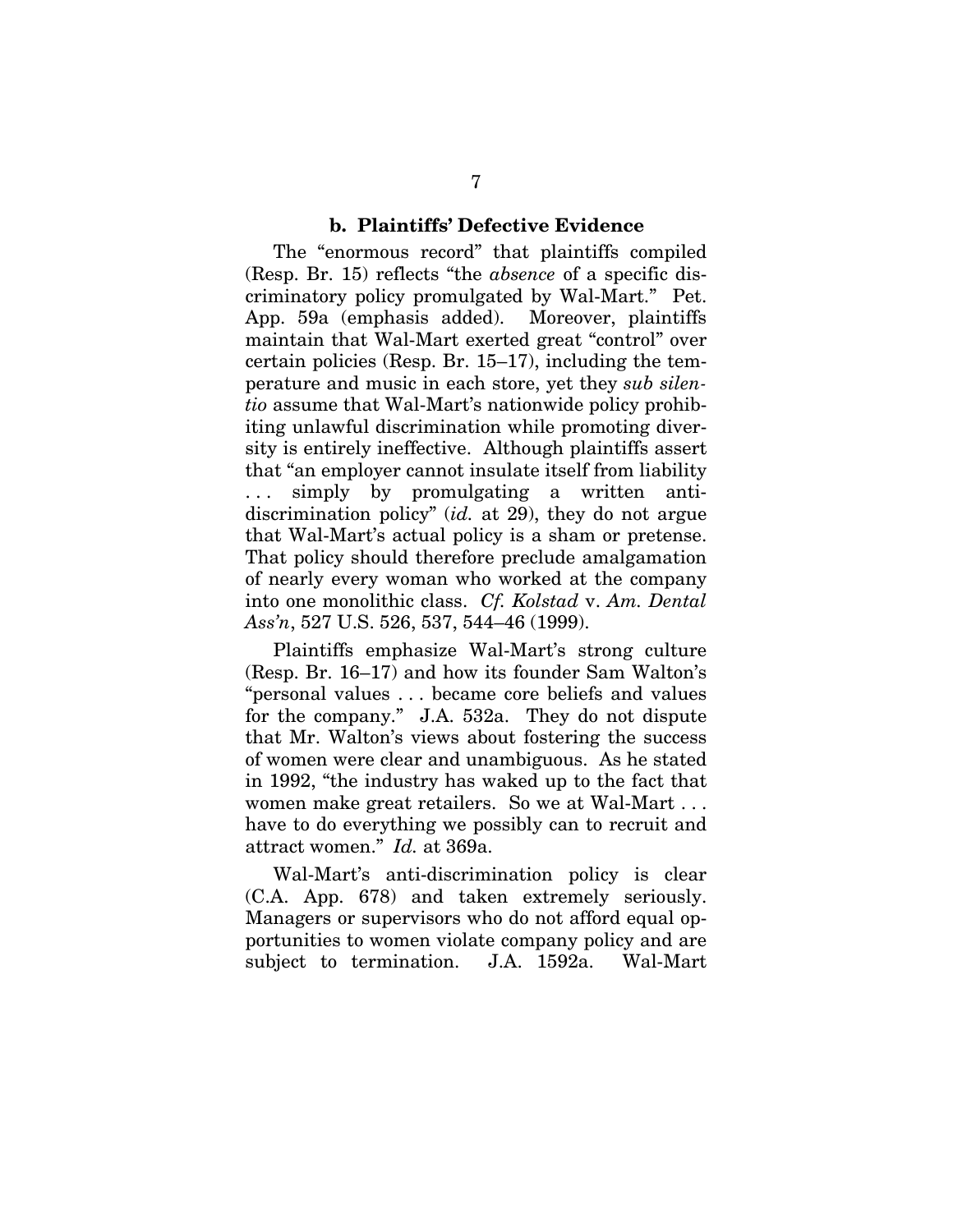quickly investigates and responds to alleged violations. *Ibid.*

"[D]iversity and [equal employment opportunity] are not just legal obligations, but an essential part of Wal-Mart culture." J.A. 1580a. "Like the proverbial shell game," plaintiffs' anecdotes, statistics, and sociology do not show "a company-wide policy of discrimination, no matter which shell is lifted." Pet. App. 138a (Ikuta, J., dissenting).

1. *Anecdotes*. The scant, divergent events plaintiffs exaggerate in trying to cast Wal-Mart in an unflattering light do not supply proof of a companywide policy of discrimination. Indeed, plaintiffs' overreliance on this smattering of isolated incidents dating back to the 1980s disregards this Court's admonition to "be wary of a claim that the true color of a forest is better revealed by reptiles hidden in the weeds than by the foliage of countless freestanding trees." *Cooper*, 467 U.S. at 879–80 (internal quotation marks omitted).

One employee's vague recollection of hearing the term "Janie Q" used to refer to customers or employees does not amount to company-wide intentional discrimination. *Compare* J.A. 304a–305a, *with* U.S. Dep't of Justice, http://www.justice.gov/oarm/arm/hp/ writingsample.htm ("Jane Q. Candidate"). Plaintiffs also misleadingly exaggerate a few inflammatory incidents. For example, they allege that "[n]umerous" managers admitted that they "regularly" went to "strip clubs when they attend[ed] company management meetings" (Resp. Br. 19), when in fact plaintiffs identify only four individual managers, three of whom went to such an establishment only once over the past three decades and all of whom made clear that this was far from a "regular" practice. *See*, *e.g.*,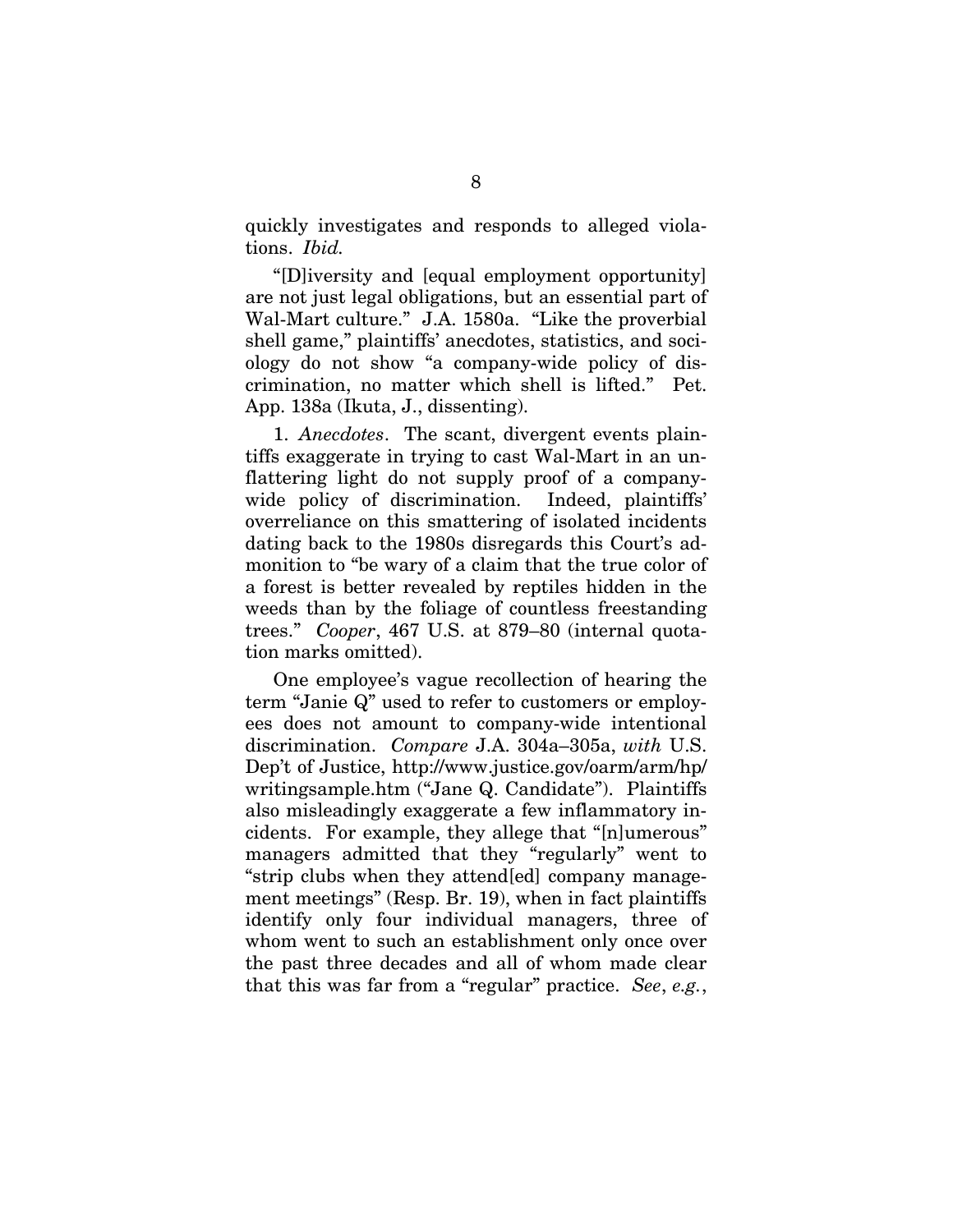D.C. Dkt. 100, Ex. 42 at 321, Ex. 40 at 196. Likewise, plaintiffs seek to leverage the unique into the common without any evidence, claiming that "[f]emale managers were required to attend these meetings . . . as part of the job" (Resp. Br. 19–20), while identifying just *one former class member* who left the company in 2000 and never testified that such meetings were part of the job. J.A. 924a–933a; *see also id.* at 927a–928a (similarly isolated assertion regarding a restaurant).

Although plaintiffs assert that class members offered "remarkably similar accounts" (Resp. Br. 35), the Court need only sample the declarations—which are reproduced in the joint appendix—to appreciate how highly individualized they are. *See* J.A. 578a– 1321a. And the forty declarations actually cited by plaintiffs and their *amici* comprise about one-onethousandth of one percent of the women employed since December 1998; they hardly could be said to depict the common experience of all women at Wal-Mart. *See*, *e.g.*, *id.* at 860a–862a, 938a–942a, 1084a– 1086a.

Confronted with the fact that many of their selfselected declarations do not even describe Title VII violations, plaintiffs argue that "[n]othing in Rule 23 or Title VII" required them to "recount[] 'actionable claims of discrimination'" that "together . . . prove the existence of a 'pattern or practice' of discrimination." Resp. Br. 35. But plaintiffs in a Title VII class action bear the burden of showing *both* individual instances of actionable discrimination *and* a company-wide pattern or practice of discrimination. *Cooper*, 467 U.S. at 875–76; *Falcon*, 457 U.S. at 157– 58.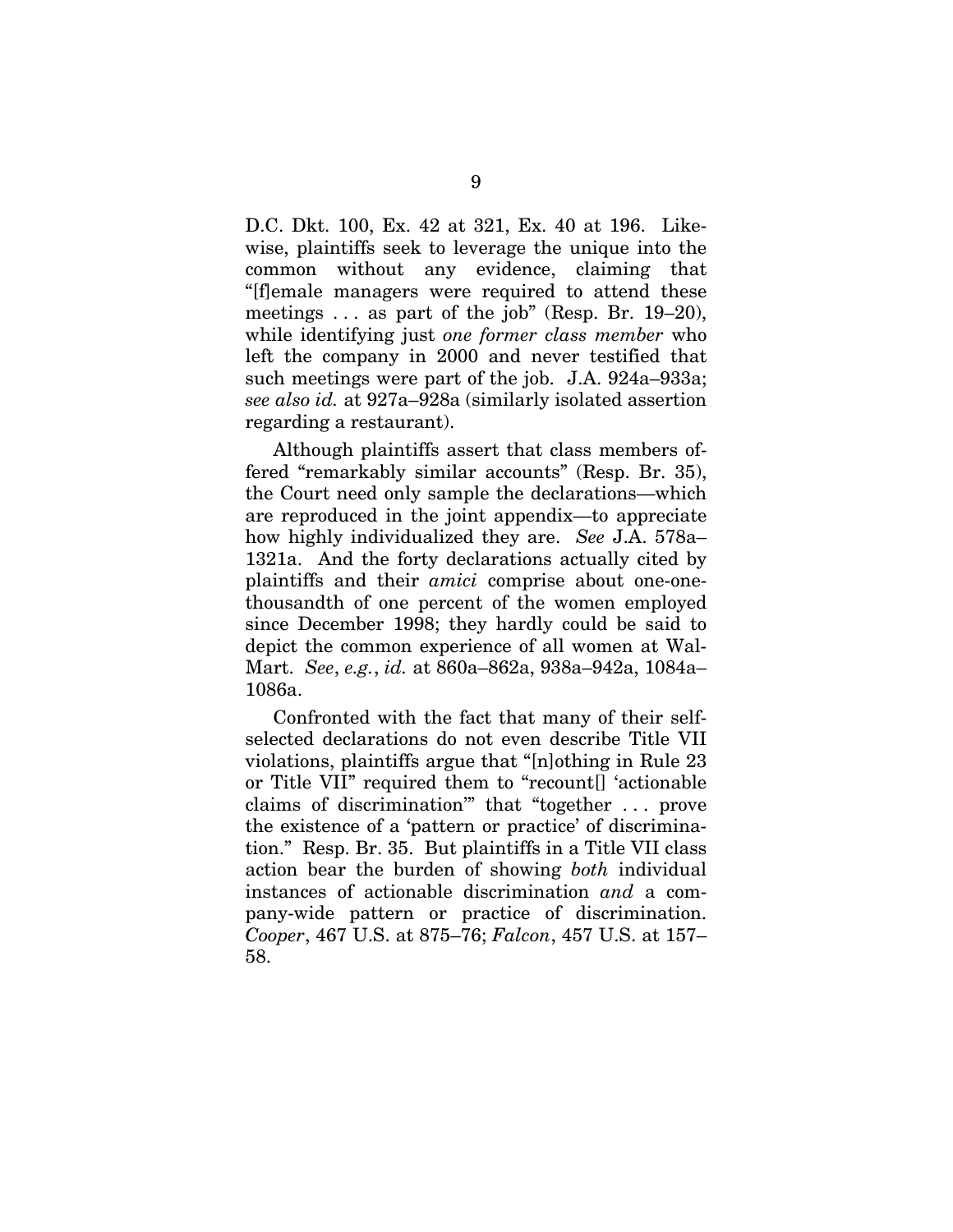Plaintiffs also ignore the many women who have flourished at Wal-Mart thanks to their hard work and the support of their managers who embody Wal-Mart's culture of "respect for the individual" and equal opportunity. J.A. 1577a–1578a. As described in the declarations of 277 people who have served as managers in 48 different States and more than 1,100 of Wal-Mart's 3,400 stores, equal opportunity is Wal-Mart's standard operating procedure. *See*, *e.g.*, J.A. 1650a, 1653a; D.C. Dkt. 238, 245, 247, 259.

As Julie Murphy, a Senior Vice President who started in 1985 as an Assistant Manager Trainee, explained, male colleagues "provided [her] with the training and guidance to develop professionally and encouraged [her] to seek out opportunities where [she] might not have done so on [her] own." J.A. 1635a; *see also*, *e.g.*, *id.* at 1607a–1609a (Margaret Daniel, Market Manager, received numerous awards including District Manager of the Year), 1639a– 1642a (Janice Tree, Sam's Club General Manager, was promoted ahead of more senior men), 1651a (Stacy Wiggins, Store Manager, explained, "I am very happy with my career at Wal-Mart, and with how I have been treated since joining the Company").

2. *Statistics*. Plaintiffs suggest that Drogin's statistical evidence was sufficient to establish commonality, but his nationwide regression assumes—rather than proves—a common process of decisionmaking for every employee in every store. J.A. 515a–516a. Plaintiffs cannot carry their burden by assuming the answer to the pertinent question. *See* Costco Br. 9 (plaintiffs' statistics "exploit the arithmetic of aggregation"); J.A. 1463a–1468a, 1516a–1526a; Pet App. 130a n.12 (Ikuta, J., dissenting).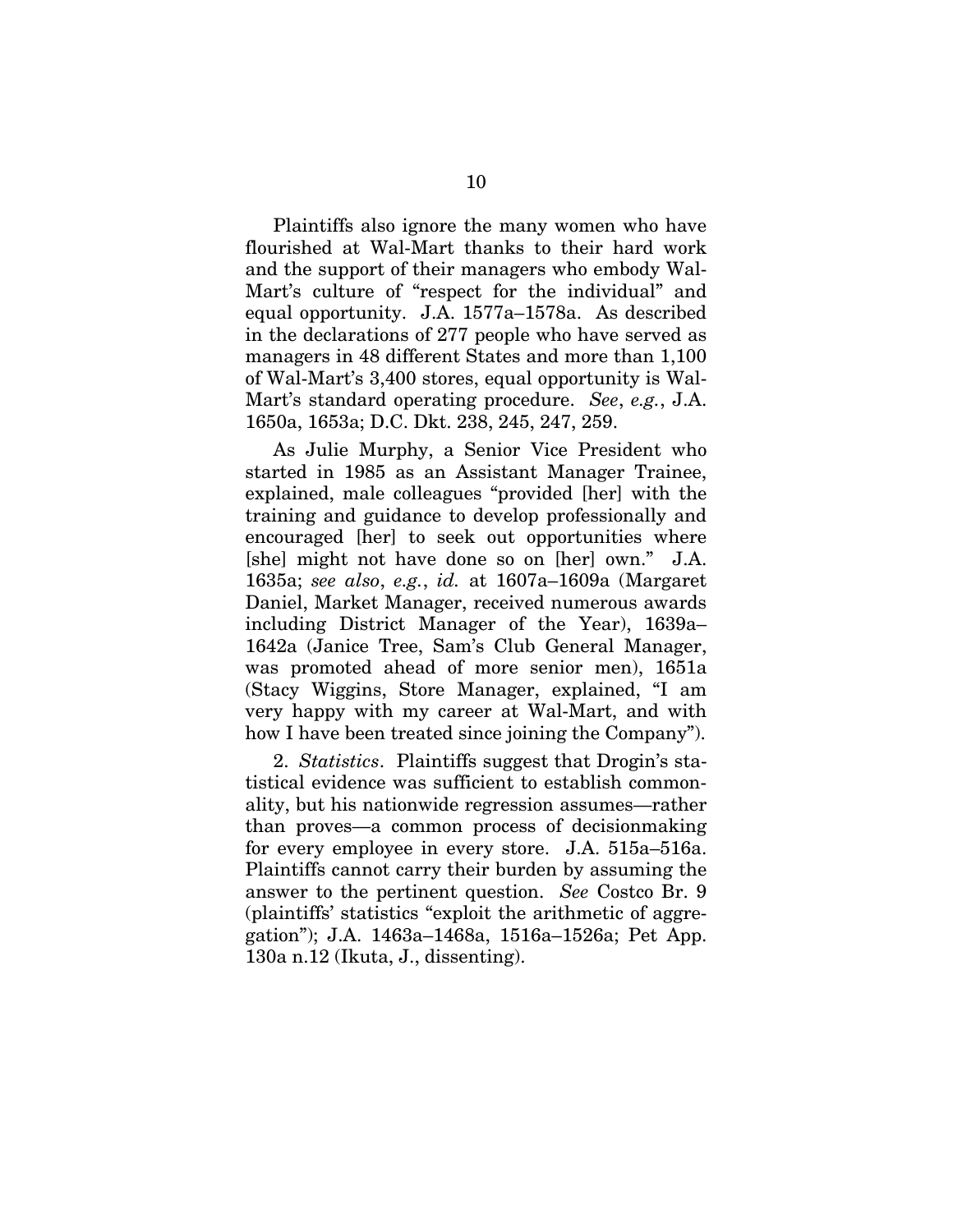This Court has never accepted plaintiffs' position that disparities alone can establish Title VII liability. *Wards Cove*, 490 U.S. at 656–57; *Watson*, 487 U.S. at 986 (majority); *id.* at 994 (plurality). Doing so here would radically transform Title VII into a strict liability prohibition of disparities, which Congress has forbidden. 42 U.S.C. § 2000e-2(j); *see also Ricci* v. *DeStefano*, 129 S. Ct. 2658, 2674–75 (2009).

Wal-Mart's expert Haworth conducted a storelevel analysis showing that pay patterns vary widely across locations, with 90% of all stores reflecting nothing more than the pay differences one would expect as a matter of random variation. J.A. 1344a. In response, plaintiffs reiterate their baseless argument that this was "sub-unit" rather than store-based analysis, a "semantic" quibble the district court correctly rejected. Pet. App. 202a n.25. They also misleadingly point to an evidentiary order in which the district court expressly *did not* exclude Haworth's statistical analysis. 222 F.R.D. at 198.

Contrary to plaintiffs' caricature, Wal-Mart does not argue that only statistical proof "disaggregated to the store-by-store level" will support commonality. Resp. Br. 30. Rather, it is plaintiffs' novel theory attempting to certify a nationwide class based on discretionary decisions by individual store managers that requires such proof here. While they now assert that "relevant decisions" (*ibid.*) were not made at the store level because some decisions supposedly required higher-level "approval" (*id.* at 18), plaintiffs persuaded the district court that "[t]his limited oversight . . . still leaves individual Store Managers with substantial discretion in setting pay rates for in-store employees." Pet. App. 177a; *accord* J.A. 1657a– 1658a. Plaintiffs contend that class members could not express interest in management positions (Resp.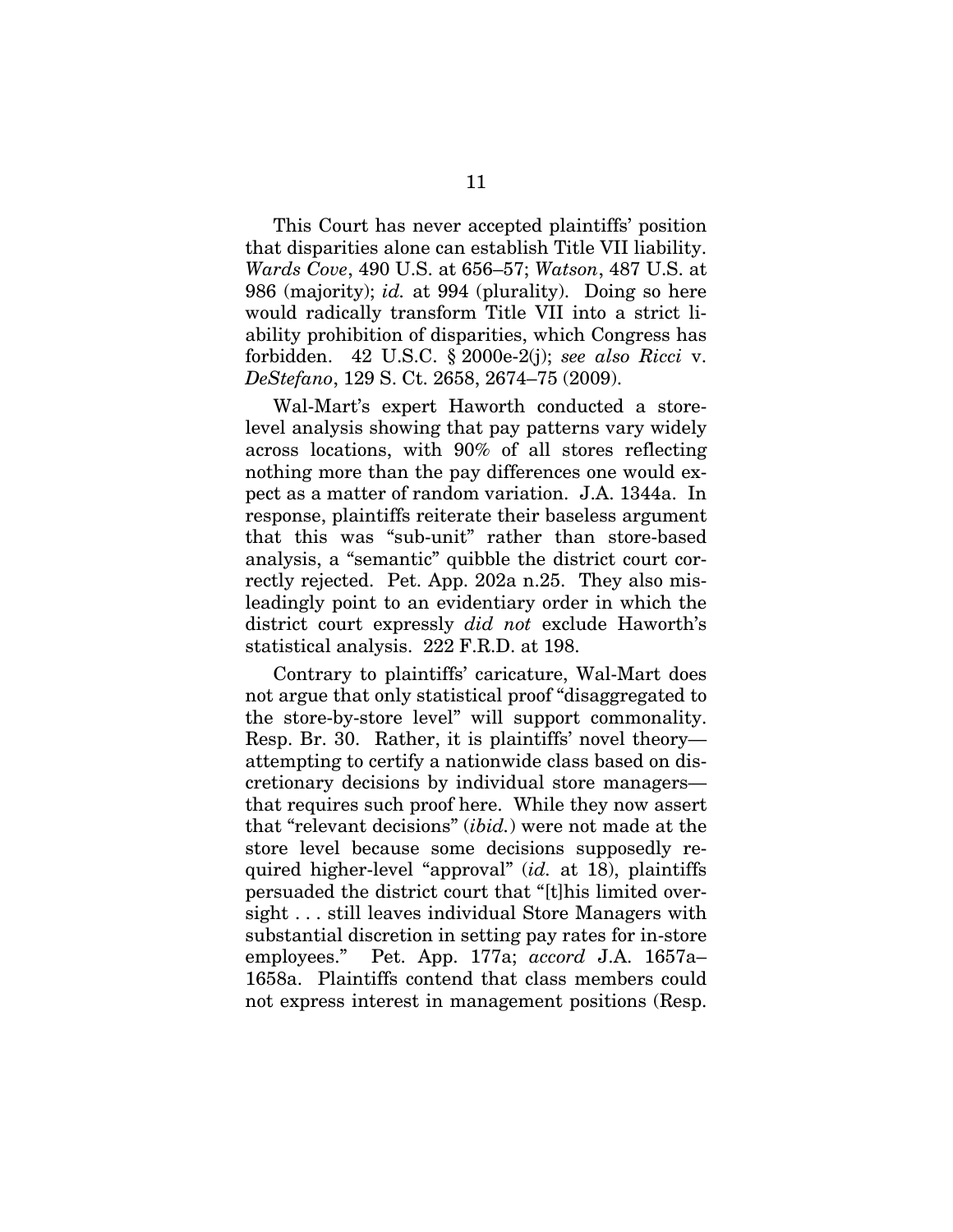Br. 18), but that too is belied by the record. J.A. 1381a–1382a, 1440a–1445a. The bottom line is that plaintiffs failed to adduce any statistical evidence of discrimination (or even disparities) at the store level, and they cannot escape this inherent defect in Drogin's analysis.

Plaintiffs' tactic has been to portray Wal-Mart as an outlier, but nationally "women working full time are paid only 77 percent of the salaries paid to men, on average." ACLU Br. 7; *see also* Econ. & Statistics Admin., U.S. Dep't of Commerce, *Women in America: Indicators of Social and Economic Well-Being* 32 (2011). Even according to plaintiffs' flawed certification analysis, during the period 1995–2001 women did much better at Wal-Mart. J.A. 518a (alleging that women earned 85–95% of men's wages). Plaintiffs also misleadingly suggest that women were underrepresented in management. Resp. Br. 21. In fact, in the retail stores women made up two-thirds of all employees *and* two-thirds of all managers. D.C. Dkt. 237, 265 at 21–22; *see also* J.A. 1541a– 1542a. There is no meaningful disparity.

3. *Sociology*. Bielby's testimony was the cornerstone of plaintiffs' entire "conduit" theory before the district court (Pet. App. 192a), which concluded that "Bielby's testimony raises an inference of corporate uniformity and gender stereotyping that is common to all class members." *Id.* at 196a; *see also id.* at 181a–182a, 188a–196a; D.C. Dkt. 99 (certification motion, citing Bielby 18 times). The Ninth Circuit relied equally heavily on Bielby's testimony. Pet. App. 54a–60a. But as plaintiffs concede, Bielby could opine only that there was a "risk of gender stereotyping" at Wal-Mart, and "failed to quantify how many employment decisions"—if any—"were the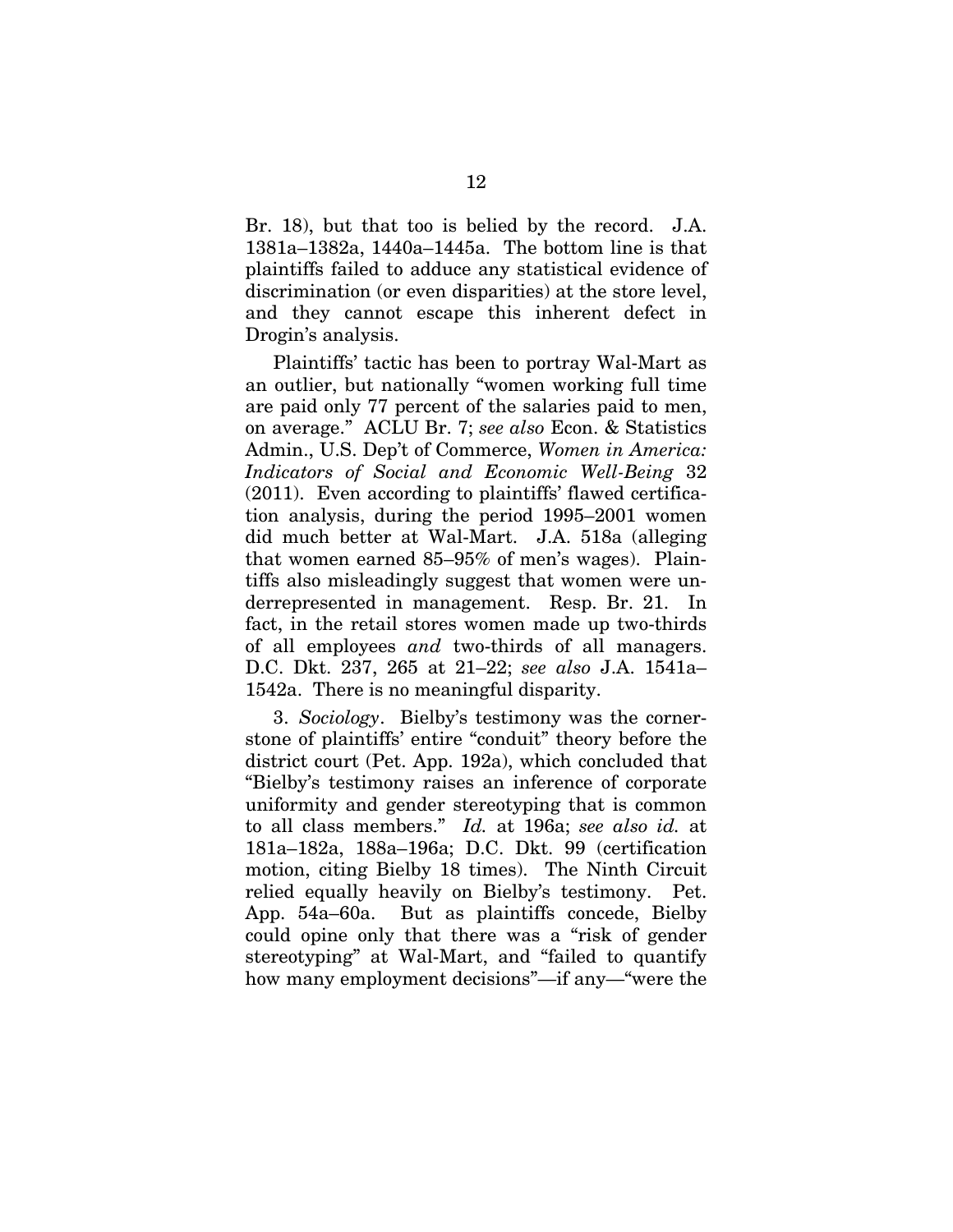product of stereotyped thinking." Resp. Br. 36; *see also* Costco Br. 17–26; Leading Companies Br. 26–30.

This concession defeats commonality. The mere "risk" of bias, without any evidence that it manifested itself in any, let alone all, employment decisions, is not sufficient to carry plaintiffs' burden as to either the substantive Title VII claims or the Rule 23 analysis. *Price Waterhouse*, 490 U.S. at 251 (plurality); *id.* at 281 (Kennedy, J., dissenting). On the contrary, Bielby's opinions establish that innumerable individual decisions would have to be examined.

#### **2. Typicality**

Typicality requires that the class claims be "fairly encompassed" by the named plaintiffs' claims. *Gen. Tel. Co. of the Nw.* v. *EEOC*, 446 U.S. 318, 330 (1980). The named plaintiffs' claims here do not even fairly encompass one another's, much less those of millions of strangers.

Plaintiffs devote four sentences to the three named plaintiffs who were employed by Wal-Mart after the complaint was filed and therefore remain members of the class (Resp. Br. 38; Pet. App. 101a), without informing the Court that their pay and promotion averments were squarely contradicted in the courts below. *See* D.C. Dkt. 603 at 3–5. Two of the three named plaintiffs committed serious disciplinary offenses. *See*, *e.g.*, J.A. 623a, 745a–746a; D.C. Dkt. 240.

If this were a single-plaintiff sex-discrimination suit, the factual allegations in plaintiffs' statement of the case (Resp. Br. 1; *see* Sup. Ct. R. 24.1(g)) would not state a plausible claim, and the case would end on a motion to dismiss. *See Ashcroft* v. *Iqbal*, 129 S. Ct. 1937, 1949 (2009). And even if one of them could prove a Title VII violation, it would not make it any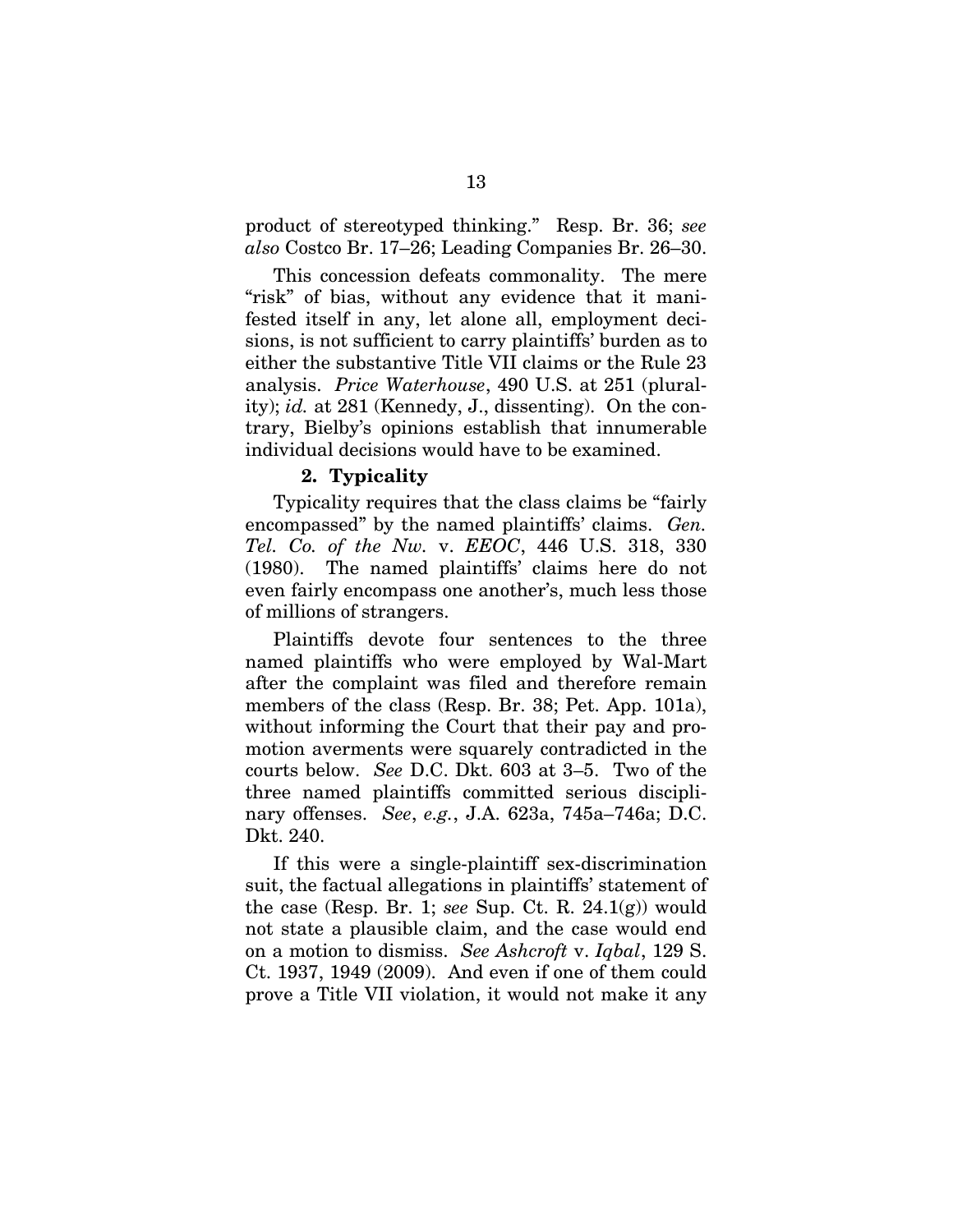more (or less) likely that any other class member suffered unlawful discrimination. *Cooper*, 467 U.S. at 875–76.

#### **3. Adequacy**

Class actions pose the fundamental danger that the named plaintiffs will pursue their own interests at the expense of the absent persons they purport to represent. *Gen. Tel.*, 446 U.S. at 331. That danger materialized here, where the named plaintiffs cast overboard the compensatory damages claims of everyone but themselves. J.A. 78a; D.C. Dkt. 99 at 44. Plaintiffs rationalize this decision as increasing "the chance of certification." Resp. Br. 41. This is not a legitimate basis to forgo congressionally authorized remedies on behalf of absent persons but not the named plaintiffs. *See*, *e.g.*, *Broussard* v. *Meineke Disc. Muffler Shops, Inc.*, 155 F.3d 331, 339 (4th Cir. 1998).

This class is riven by conflicts like those that led to decertification in *Amchem*. 521 U.S. at 625–27. Plaintiffs say that Wal-Mart has not "identif[ied] any evidence of a substantive conflict" between hourly and supervisory personnel (Resp. Br. 40), but plaintiffs' case is premised on hourly employees accusing their salaried supervisors of discriminating against them. A class that includes both victims and perpetrators fails not only Rule 23's adequacy requirement (*Amchem*, 521 U.S. at 625), but also the dictates of due process. *Hansberry* v. *Lee*, 311 U.S. 32, 44–45 (1940).

Plaintiffs assert that Wal-Mart's observation that any recovery would compensate non-victims to the detriment of other class members "ignores the findings of the district court." Resp. Br. 41. But plaintiffs conceded this point in the district court (D.C.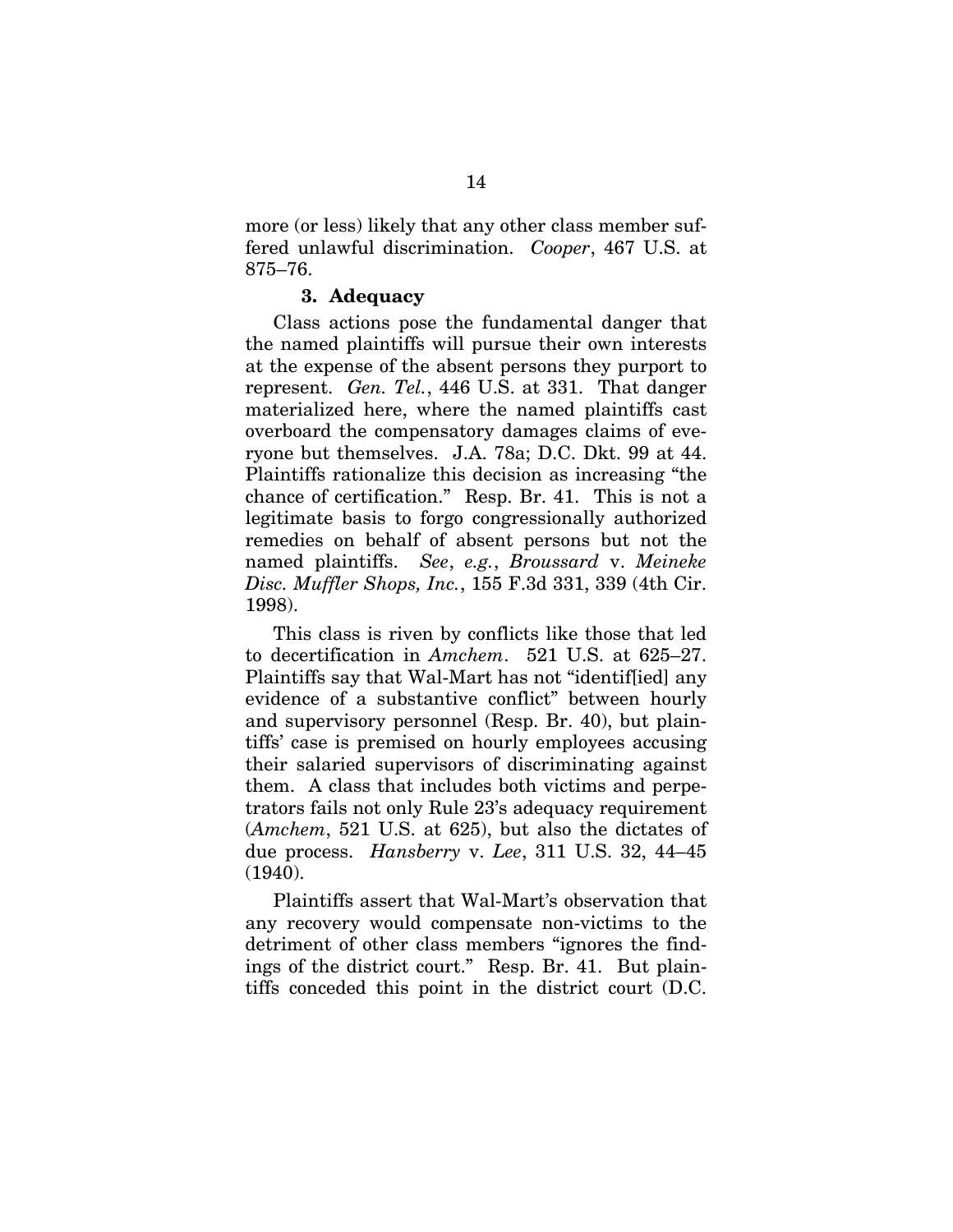Dkt. 618 at 205), which recognized that allowing the class to proceed would "generat[e] a windfall for some employees ... and undercompensat[e]" others. Pet. App. 254a (internal quotation marks omitted); *see also id.* at 110a. This is a classic intractable conflict that precludes certification. *See Spano* v. *Boeing Co.*, \_\_ F.3d \_\_, 2011 WL 183974, at \*11 (7th Cir. Jan. 21, 2011).

## **B. The Substantive Law Cannot Be Modified**

This Court has squarely held that "no reading" of Rule 23 "can ignore" the "mandate" of the Rules Enabling Act, 28 U.S.C. § 2072(b). *Ortiz*, 527 U.S. at 845; DRI Br. 4–8. Yet plaintiffs mention this crucial statute just once, in passing (Resp. Br. 41), and do not seriously grapple with the distortions that this certification order wreaks on the substantive law.

Plaintiffs do not even try to defend the decision below in this respect. The Ninth Circuit, unable to approve the procedure that plaintiffs persuaded the district court to adopt, instead suggested statistical sampling methods like those used in an erroneous and aberrational foreign-despot-torture case. Pet. App. 105a–110a (discussing *Hilao* v. *Estate of Marcos*, 103 F.3d 767 (9th Cir. 1996)). Although *Hilao* comprised the Ninth Circuit's entire "answer" to Wal-Mart's due process and Rules Enabling Act challenges to the certification order, it is not even cited in the merits-stage briefing of plaintiffs or their *amici*. They have therefore conceded the obvious: The certification order is indefensible.

## **1. Claim Elements**

Plaintiffs disregard not only the "specific employment practice" element of both their disparatetreatment and disparate-impact claims, but also in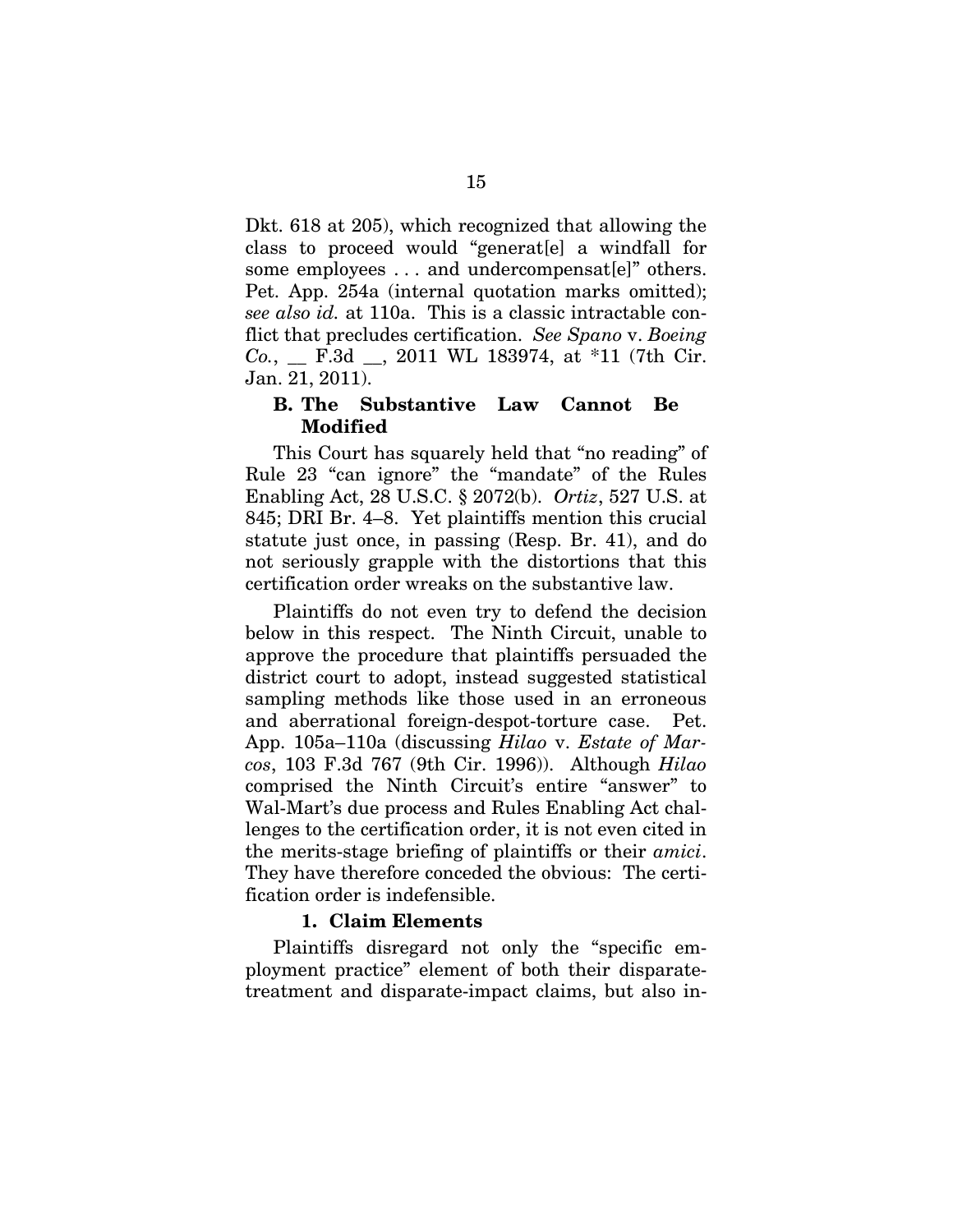tent—the central element of their disparatetreatment claim. *Watson*, 487 U.S. at 986; *see also Staub* v. *Proctor Hosp.*, No. 09-400, slip op. at 5, 10 (U.S. Mar. 1, 2011). Actual proof of intent would destroy commonality, as plaintiffs (implicitly) concede by arguing that "in a pattern or practice case, the relevant question is whether there is a pattern of discriminatory decision-making, not whether the decisions of individual managers are discriminatory." Resp. Br. 31; *see also* AAJ Br. 2. Plaintiffs thus propose to hold Wal-Mart liable for class-wide *intentional* discrimination without ever proving that any authorized agent of Wal-Mart had the requisite intent. That contravenes Title VII.

Plaintiffs suggest that Wal-Mart ignores the "crucial difference" between a class action and an individual action. Resp. Br. 42 (quoting *Cooper*, 467 U.S. at 876). But it is *harder*, not easier, to prove a class claim than an individual claim. *Falcon*, 457 U.S. at 157–58. A class plaintiff must prove *both* individual instances of discrimination *and* a company-wide policy. *Cooper*, 467 U.S. at 875–76; *see Hazelwood Sch. Dist.* v. *United States*, 433 U.S. 299, 306, 313 (1977) (reversing pattern-or-practice finding despite 16 proven individual cases). That is because only "actual victims of illegal discrimination" are entitled to "make-whole relief." *Firefighters Local Union No. 1784* v. *Stotts*, 467 U.S. 561, 580 (1984); *accord Int'l Bhd. of Teamsters* v. *United States*, 431 U.S. 324, 360–62, 371–72 (1977). Plaintiffs' approach clashes with this principle, which was essential to Title VII's passage. *Stotts*, 467 U.S. at 579–81.

Eliminating any substantive requirement to facilitate class certification is impermissible. *Hohider* v. *UPS*, 574 F.3d 169, 183–85 (3d Cir. 2009); *McLaughlin* v. *Am. Tobacco Co.*, 522 F.3d 215, 223–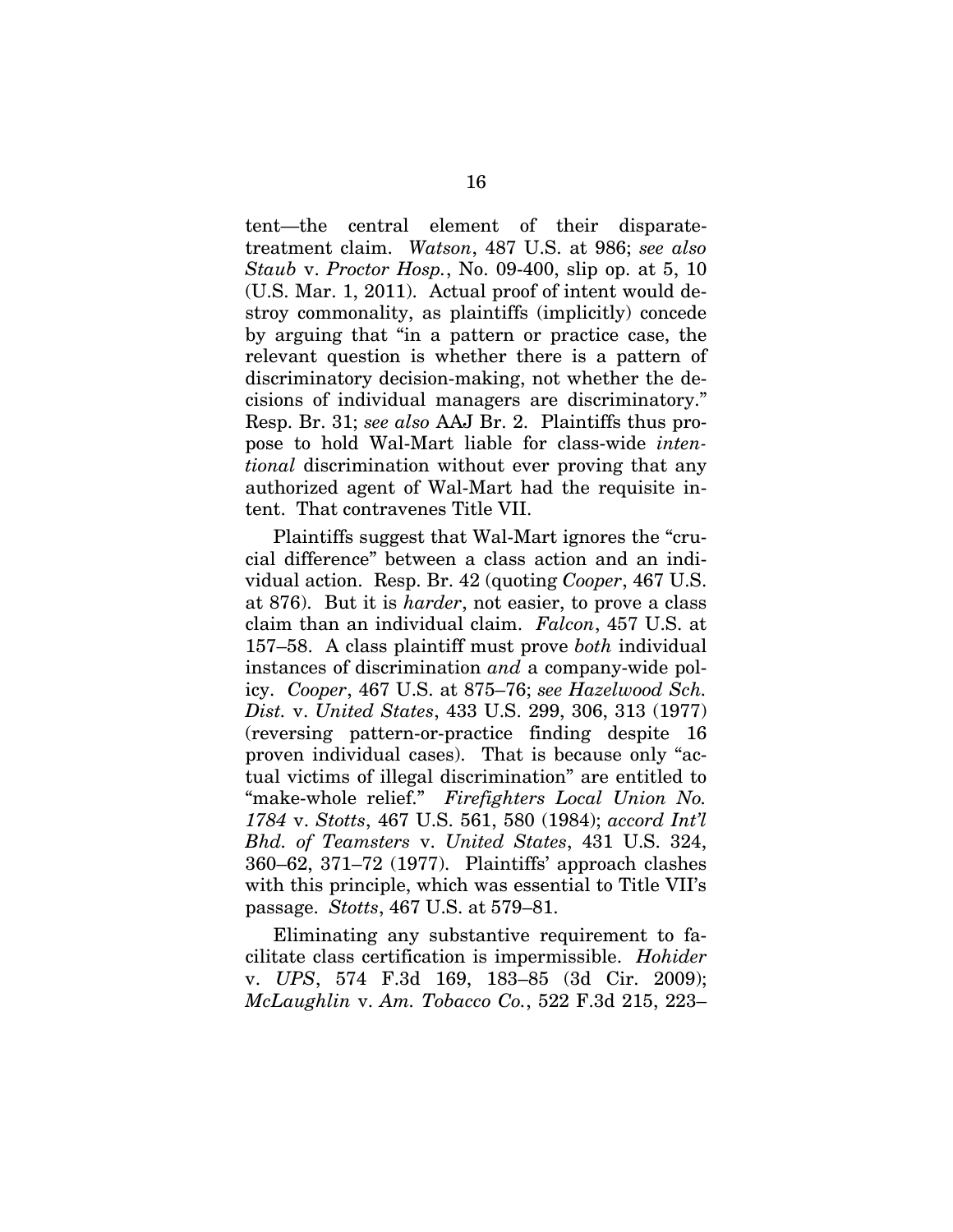25 (2d Cir. 2008); DRI Br. 8. Plaintiffs seek to distinguish *Hohider* factually and ignore *McLaughlin*  (Resp. Br. 43) because they cannot answer the legal principle on which each rests.

#### **2. Defenses**

Although "a district court must usually conduct additional proceedings" at the second stage of a *Teamsters*-bifurcated trial (431 U.S. at 361), plaintiffs argue that *Teamsters* hearings may be eliminated "[w]here the defendant's practices make it impossible to recreate the employment decisions that would have been made absent discrimination." Resp. Br. 45.

But plaintiffs have not shown, and the courts below did not find, that Wal-Mart has made it "impossible to recreate the employment decisions." Resp. Br. 45. The district court acknowledged that the "advantages" of reviewing those decisions "are obvious," but felt that doing so would be "impractical on its face." Pet. App. 250a–251a. For that reason (rather than anything Wal-Mart did), the court did away with individualized hearings into the "tens of thousands of pay or promotion decisions at issue here." Resp. Br. 47.

That again is subjugating the substantive law to the procedural device, in derogation of the Rules Enabling Act's mandate that aggregated litigation must "leave[] the parties' legal rights and duties intact and the rules of decision unchanged." *Shady Grove Orthopedic Assocs., P.A.* v. *Allstate Ins. Co.*, 130 S. Ct. 1431, 1443 (2010) (plurality).

Eliminating individualized determinations also violates due process. While plaintiffs deride the notion that Wal-Mart, like any civil defendant, has a basic right to defend itself (*see* Resp. Br. 47–48), this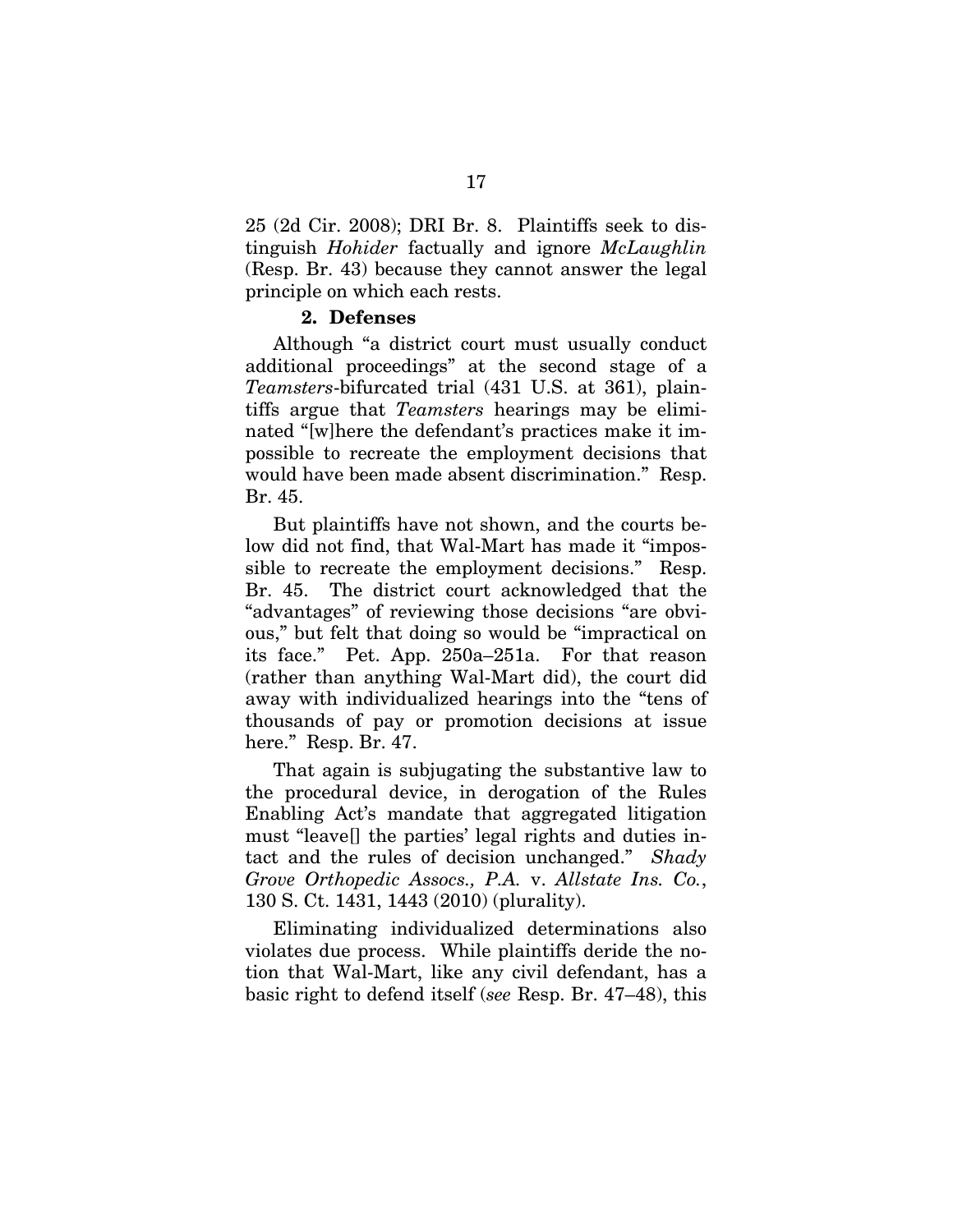Court has declared that in Title VII class actions "the company *[is] entitled to prove* at trial that the respondents [have] not been injured." *E. Tex. Motor Freight Sys. Inc.* v. *Rodriguez*, 431 U.S. 395, 404 n.9 (1977) (emphasis added); *see also Philip Morris USA* v. *Williams*, 549 U.S. 346, 353 (2007) ("every available defense" (internal quotation marks omitted)). Wal-Mart would be barred from showing that some people were not paid more or promoted because of disciplinary problems or poor people skills. *See*, *e.g.*, D.C. Dkt. 239, 240, 243, 247, 261. The Due Process Clause does not sanction a dispute in which one contestant's hands are manacled.

Moreover, Wal-Mart is expressly entitled to present a "same action" defense. 42 U.S.C. § 2000e- $5(g)(2)$ . Subparagraph (A) has been in the statute since its enactment in 1964, is not limited to mixed motive cases, and expressly prohibits make-whole relief for individuals who are not victims of discrimination. *Price Waterhouse*, 490 U.S. at 245 n.10 (plurality) ("Title VII does not authorize affirmative relief for individuals as to whom, the employer shows, the existence of systemic discrimination had no effect"). Furthermore, Wal-Mart would be entitled to present the subparagraph (B) defense to the jury if the evidence adduced at trial supports it. *Id.* at 247 n.12. These issues require individualized determinations.

# **II. THE CERTIFICATION ORDER IS NOT CONSISTENT WITH RULE 23(b)(2)**

The Court granted certiorari to decide "[w]hether claims for monetary relief can be certified under" Rule 23(b)(2), and "if so, under what circumstances." Pet. i. Plaintiffs answer the former incorrectly and do not even try to answer the latter.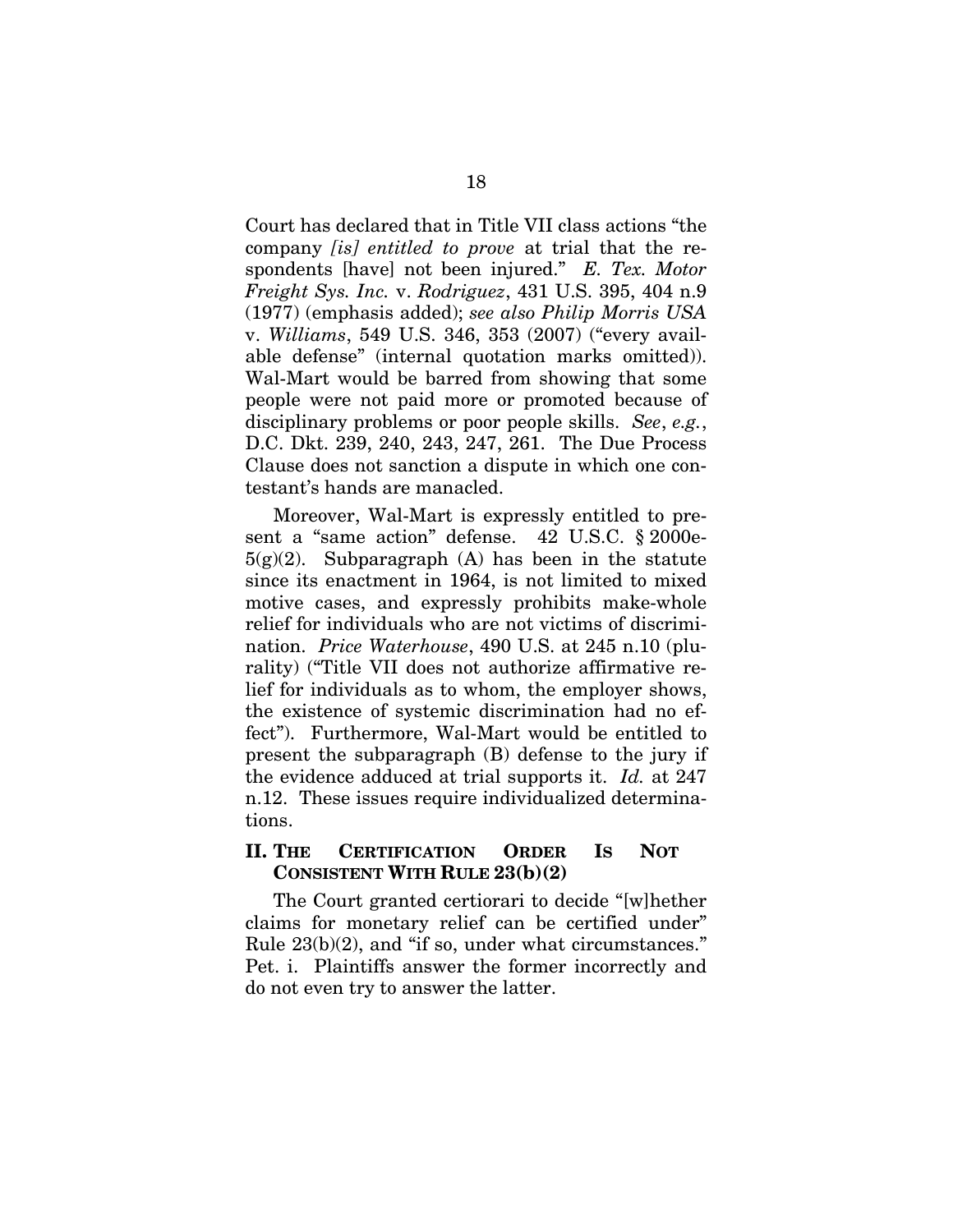#### **A. Rule 23(b)(2) Does Not Encompass Monetary Relief**

This Court's observation that Rule 23(b)(2) certification turns on "*the absence of a claim for monetary relief* and the nature of the claim asserted" (*Sosna* v. *Iowa*, 419 U.S. 393, 397 n.4 (1975) (emphasis added)) ends plaintiffs' contention that "nothing in the text of the Rule places any limit on relief available in a (b)(2) class action." Resp. Br. 49. Textually, Rule 23(b)(2) authorizes *only* claims for "final injunctive relief or corresponding declaratory relief." Although some circuits have allowed monetary claims, this Court has never approved that procedure. *Ticor Title Ins. Co.* v. *Brown*, 511 U.S. 117, 121 (1994) (per curiam). This Court has "no warrant to ignore clear statutory language on the ground that other courts have done so." *Milner* v. *Dep't of the Navy*, No. 09- 1163, slip op. at 13 (U.S. Mar. 7, 2011).

Plaintiffs' argument rests not on the Rule itself, but on a single, prohibitory sentence in the Advisory Committee Notes. *See* Resp. Br. 50–51. Yet they ignore the illustrative cases in the same Notes despite this Court's holding that such cases provide the necessary conditions for mandatory certification. *Ortiz*, 527 U.S. at 842. Plaintiffs cast aside *Ortiz* on the ground that it "did not address . . . the proper scope of Rule 23(b)(2)" (Resp. Br. 52), but of course the Court's "analysis . . . applies to all class actions." *Spano*, \_\_ F.3d \_\_, 2011 WL 183974, at \*12 (citing *Amchem*, 521 U.S. at 619–20). Because the historical antecedents all involved injunction-only claims against facially segregationist centralized practices, and not (as here) monetary claims for decentralized and individualized decisionmaking, the *Ortiz* analysis precludes plaintiffs' bid for Rule 23(b)(2) certification.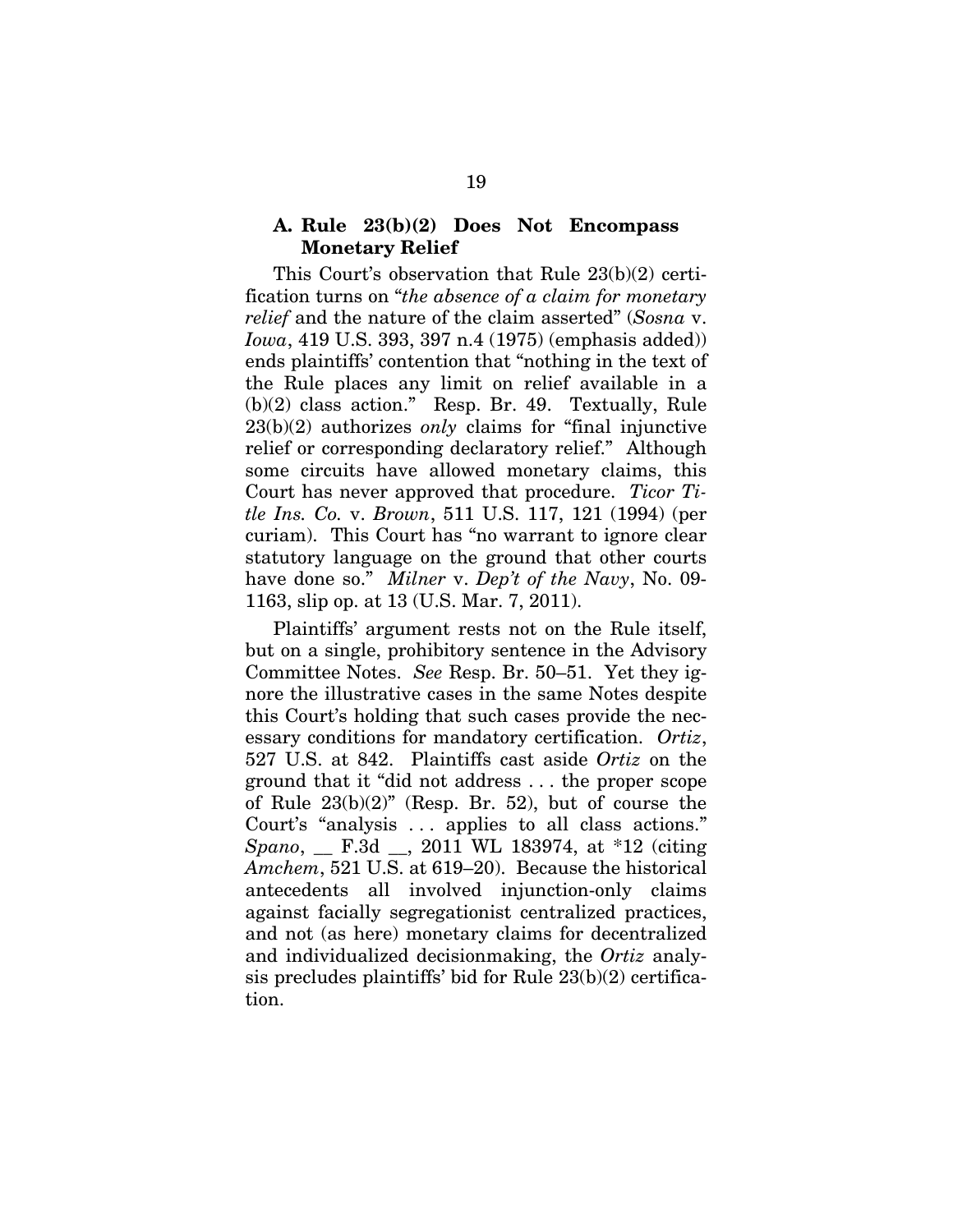Resolving monetary claims without providing notice and opt-out rights to absent class members violates due process. *Phillips Petroleum Co.* v. *Shutts*, 472 U.S. 797, 811–12 (1985). Although Rule 23 allows courts to give "appropriate notice" to mandatory classes (Fed. R. Civ. P.  $23(c)(2)(A)$ ), such notice is "not require[d]." Resp. Br. 55. Moreover, this optional notice only allows absent class members to "come into the action" (Fed. R. Civ. P.  $23(d)(1)(B)(iii)$ ; nothing in Rule 23 authorizes courts to allow class members to opt out of Rule 23(b)(2) class actions, which is why they are called "mandatory." *Ortiz*, 527 U.S. at 833 n.13. Plaintiffs' suggestion that Rule 23 is sufficiently "flexible" to allow judicially invented opt-out rights (Resp. Br. 55) contravenes this Court's holding that "[c]ourts are not free to amend a rule outside the process Congress ordered." *Amchem*, 521 U.S. at 620.

The doctrine of constitutional avoidance requires channeling monetary claims into Rule 23(b)(3), which requires notice and opt-out rights. *Ortiz*, 527 U.S. at 833 n.13. That is the "default" certification provision for unliquidated tort claims (*see Amchem*, 521 U.S. at 614–15), of which intentional discrimination claims are a variety. *See Staub*, slip op. at 5.

Plaintiffs are wrong in suggesting that the "Rule 23(b)(2) requirement that the district court determine whether injunctive relief predominates over monetary relief . . . serves essentially the same functions as the procedural safeguards mandated in (b)(3) class actions." Resp. Br. 53 (internal quotation marks omitted). Rule 23(b)(3) imposes numerous requirements—*mandatory* notice and opt-out rights, in addition to requisite findings that common questions *predominate*, and that the class device is *superior* not found in Rule 23(b)(2). *Ortiz*, 527 U.S. at 833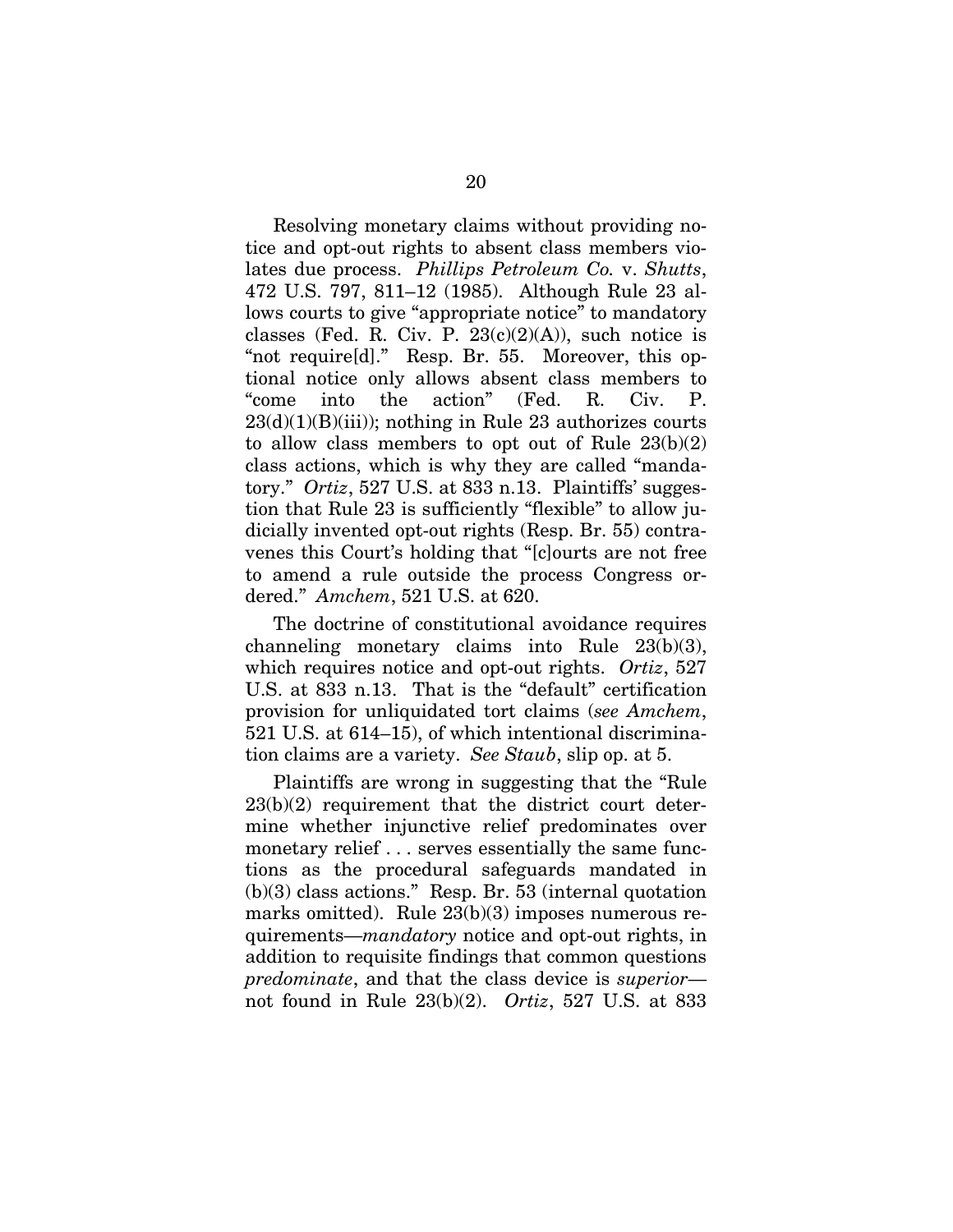n.13, 862; *Amchem*, 521 U.S. at 623; *see also* Intel Br. 18–19. These preconditions to certification exist to protect defendants and absent class members alike.

Rule  $23(b)(3)$  captures the "growing edge" of class actions, a category into which this lawsuit surely falls. *Ortiz*, 527 U.S. at 861–62; *see Amchem*, 521 U.S. at 614. Monetary claims should be certified (or not) under that subdivision, with its enhanced procedural protections. Plaintiffs' effort to jam this case into Rule 23(b)(2) instead—depriving millions of women of the right to notice and the opportunity to choose whether to participate in the action—should not be countenanced. *See Amchem*, 521 U.S. at 614– 15.

#### **B. Plaintiffs' Monetary Claims "Predominate"**

The courts of appeals have split three ways on the standard for certifying monetary claims under Rule 23(b)(2). *See* Pet. 10–12.

The district court certified the class under the minority *Robinson*/*Molski* standard, while the Ninth Circuit affirmed the certification under a newly announced standard. Pet. App. 85a–88a. Plaintiffs do not mention (and have therefore abandoned) these two erroneous standards, alluding instead only to the majority *Allison* "incidental damages" standard. Resp. Br. 56; *cf.* Pet. Br. 50–51. Yet, as the courts below implicitly recognized, and as plaintiffs did not deny in opposing certiorari, this class could not have been certified under the *Allison* standard. *See* Pet. 16–17.

Although plaintiffs contend that backpay "is generally available in (b)(2) actions" (Resp. Br. 56), that cannot mean that backpay claims may *always* be certified under Rule 23(b)(2). Rather, "it [is] necessary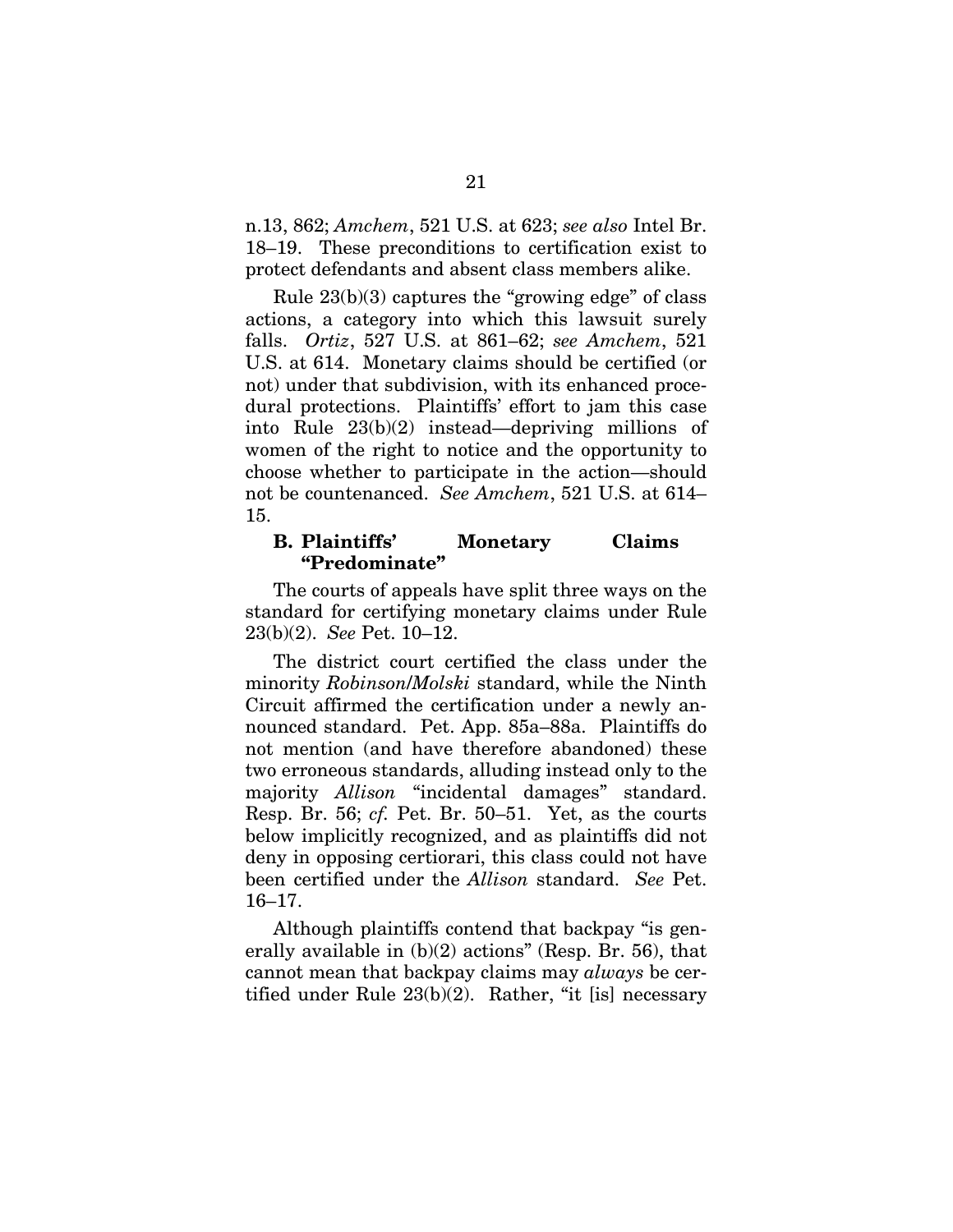. . . to determine whether plaintiffs' back-pay request actually conforms with the requirements of Rule 23, including Rule 23(b)(2)'s monetary-predominance standard." *Hohider*, 574 F.3d at 202. Here, where a majority of class members are former employees with no standing to seek an injunction or declaration, their monetary claims necessarily predominate.

Especially since plaintiffs do not challenge a specific employment practice, any injunctive relief would be so abstract that it might not benefit even current employees. *See* Fed. R. Civ. P. 65(d)(1). No legitimate injunction, for example, could compel Wal-Mart to eliminate the alleged "vulnerability" to bias identified by Bielby. The request for billions of dollars in backpay for millions of individuals allegedly affected by ad hoc decisionmaking cannot be deemed "incidental" in any sense of the word, and thus this case could not be certified under the *Allison* standard.

Likewise, plaintiffs have not come close to showing that Wal-Mart acted "on grounds that apply generally to the class." Fed. R. Civ. P. 23(b)(2). Indeed, their sociologist, Bielby, admitted that such a showing was impossible. Pet. App. 195a.

While plaintiffs maintain that "Rule 23(b)(2) remains appropriate because of the equitable nature of back pay, and the common interest of class members in obtaining back pay" (Resp. Br. 59), a "common interest" exists only where all claimants would participate *pro rata* in the recovery. Advisory Committee Notes, 39 F.R.D. 69, 101 (1966) (citing *Citizens Banking Co.* v. *Monticello State Bank*, 143 F.2d 261 (8th Cir. 1944)); *see also* Chamber Br. 9. All class members here would not share and share alike in any backpay award. Pet. App. 254a. Individualized assessments of class members' backpay claims, as re